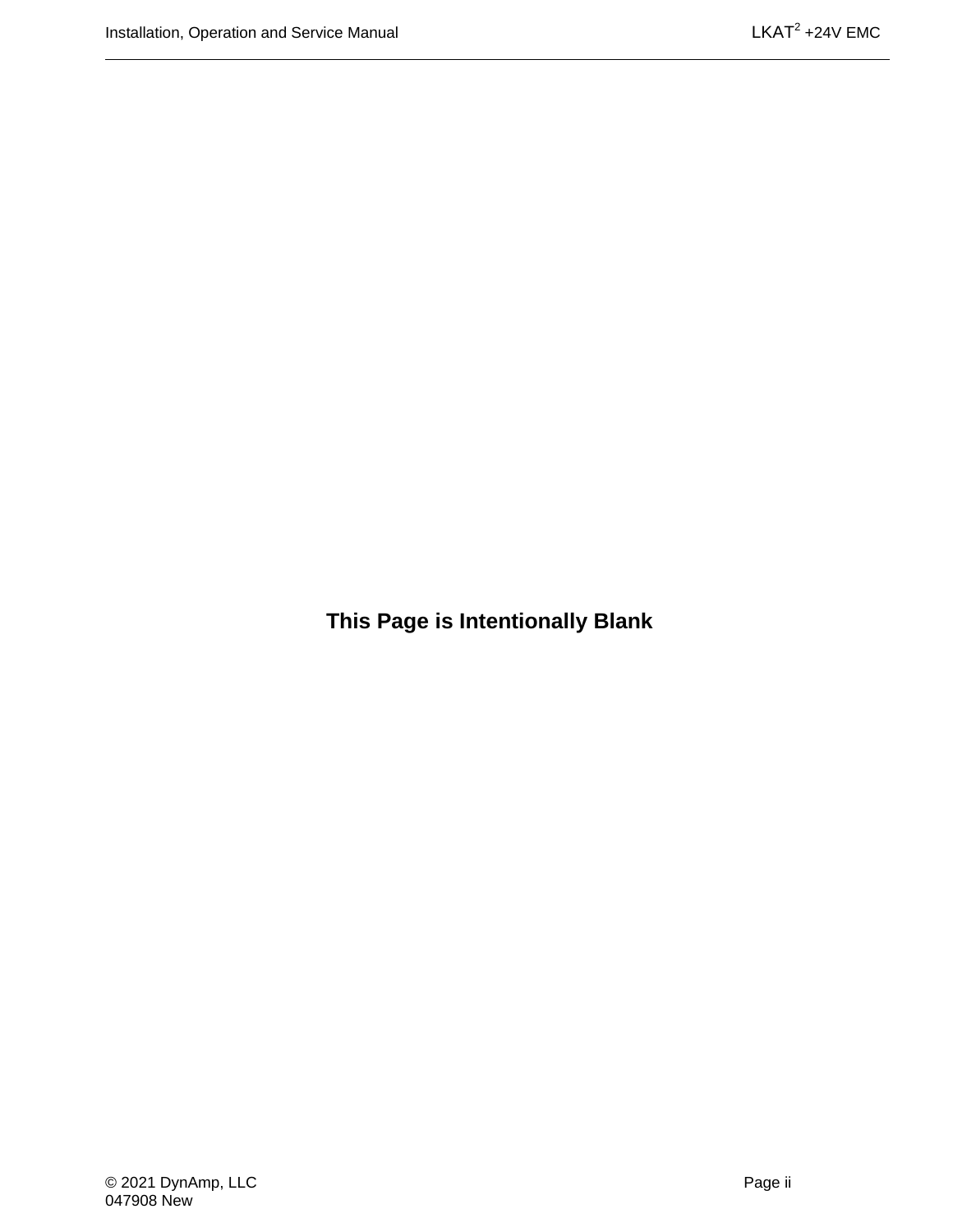## <span id="page-2-0"></span>**DYNAMP, LLC WARRANTY**

Items and components manufactured by DynAmp, LLC for permanent installation are warranted to be free from defects in material and workmanship for a period of two (2) years from the date of shipment.

Items and components manufactured by DynAmp, LLC for portable and temporary use in more than one location are warranted to be free from defects in material and workmanship for a period of eighteen (18) months from the date of shipment.

Items and components not manufactured and resold by DynAmp, LLC are warranted by their manufacturer.

Warranty repair shall be, at DynAmp's option, in the form of repair or replacement of the defective items or components. Concerning warranty repairs, DynAmp, LLC will be responsible for DynAmp provided time, material and transportation costs (shipping or travel). Actual method of warranty repair / correction will be determined by DynAmp, LLC at DynAmp's sole option. Such warranty repair shall constitute a fulfillment of all DynAmp, LLC liabilities in respect to said items and components. In no event shall DynAmp, LLC be liable for consequential damages.

Information in this document is subject to change without notice.

© 2021 DynAmp, LLC. All rights reserved.

Reproduction in any manner whatsoever for purposes other than installation, operation, or service by the purchaser or end user without the written permission of DynAmp, LLC is strictly forbidden.

This manual is part of the complete set of product documentation that includes installation, operation, and service instructions, drawings and test results. Users should evaluate the information in the context of the complete set of product documentation and their particular applications. DynAmp, LLC assumes no liability for any incidental, indirect, or consequential damages arising from the use of this documentation.

While all information presented is believed to be reliable and in accordance with accepted engineering practices, DynAmp, LLC makes no warranties as to the completeness of the information.

All trademarks used in association with  $LKAT<sup>2</sup>$  are trademarks of DynAmp, LLC.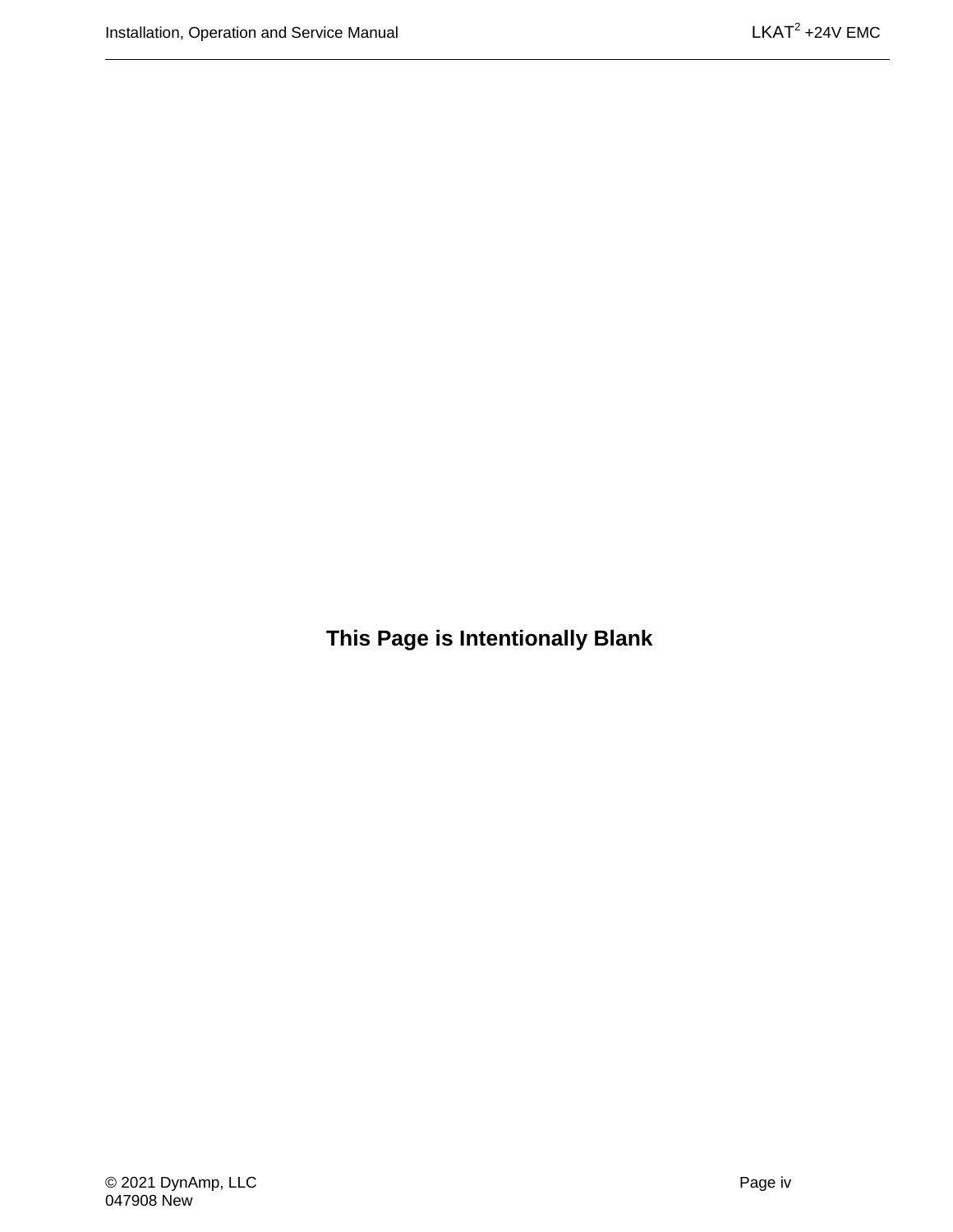### <span id="page-4-0"></span>**HAZARD WARNING!**



**GENERAL**

All installation, maintenance and service must be performed by qualified technicians who are familiar with the warnings and instructions of this manual.

Use of the equipment in a manner not specified by the manufacturer can impair the protection provided within.

The enclosure cover must remain closed at all times during operation to ensure safety of personnel. The cover may be opened using a screwdriver; however, only authorized personnel or technicians should be allowed to open and service the unit.

DynAmp, LLC does not assume liability for the customer's failure to comply with the rules and requirements provided in this manual.



**HAZARDOUS VOLTAGE**

This equipment is designed to be connected to hazardous electric voltages. Ignoring the installation precautions and warnings can result in severe personal injury or equipment damage.

To avoid the risk of electrical shock or fire, the safety instructions and guidelines in this manual must be followed. The electrical specifications must not be exceeded and the unit must be installed according to directions provided.



**INSTALLATION**

This equipment is intended for indoor or outdoor use. It should be mounted in a well-ventilated area, away from high heat, dust, and corrosive atmosphere. The ambient temperature must not exceed specified limits.

For mounting considerations that fall outside the recommended specifications provided in this manual, the factory should be contacted for approval.

This unit is rated for installation category II and pollution degree 2.

**Symbol Identification:**

General definitions of safety symbols used on equipment and manual.



Caution/Warning: Refer to accompanying documents for instructions.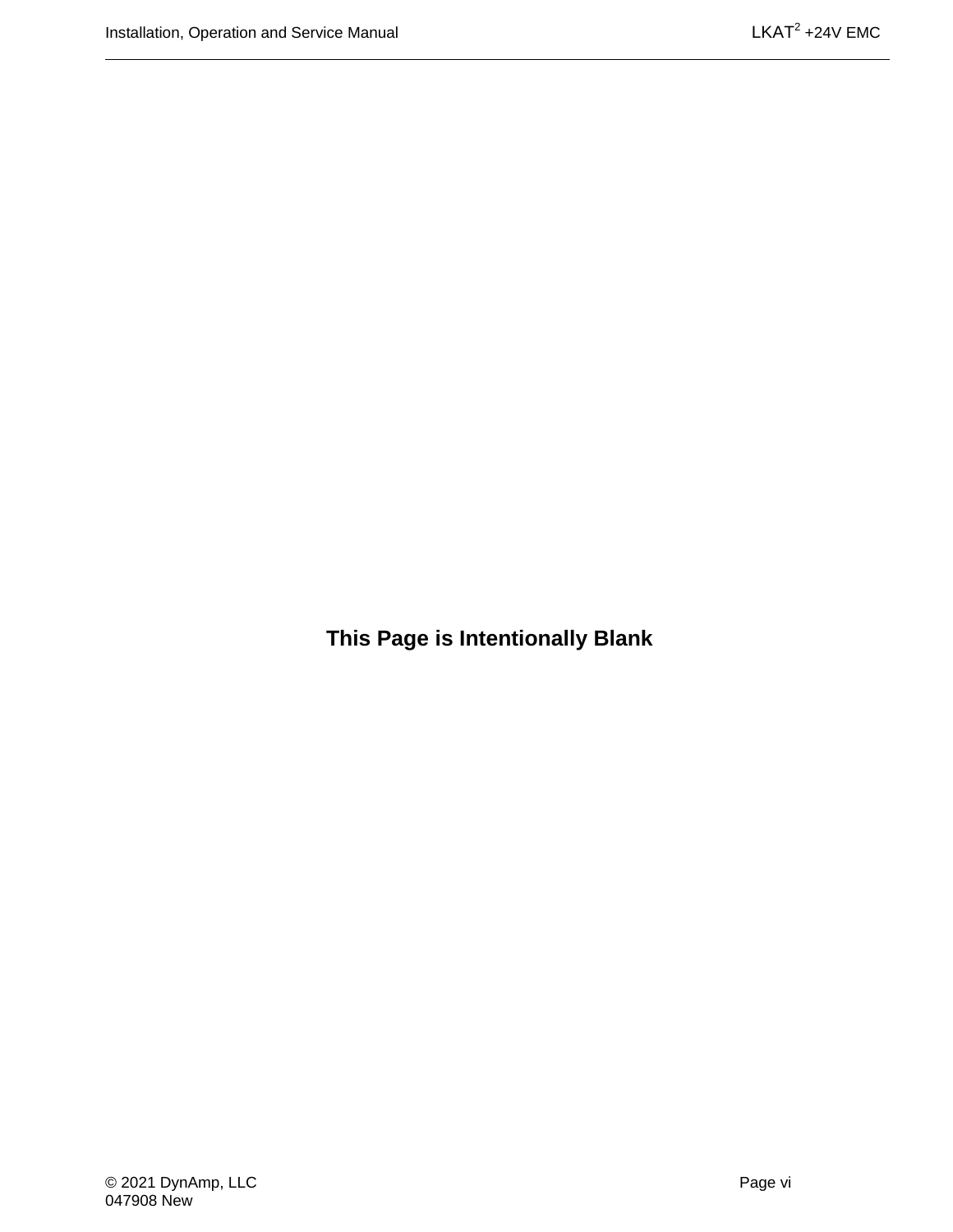### <span id="page-6-0"></span>**SAFETY**

The Measuring Head is designed to be installed on high voltage bus bars. All interconnection cables must be safely routed away from bus bars and high voltages. Do not allow any interconnection cable to contact bus bars or high voltages.

Ignoring the installation precautions and warnings can result in severe personal injury or equipment damage. The following are general guidelines to be followed during installation, operation and service of the Metering Unit and Measuring Head.

- All installation, maintenance and service must be performed by qualified technicians who are familiar with the warnings and instructions of this manual.
- Always follow all local and plant safety procedures.
- The enclosure cover must remain closed at all times during operation to ensure safety of personnel. Only authorized personnel or technicians should be allowed to open and service the unit.
- Units are not intrinsically safe. Do not place in explosive atmospheres.
- Service must be performed by qualified technicians only. If use of an oscilloscope becomes necessary during servicing, the scope must be floating and ungrounded or differential probe(s) must be used. The Metering Unit is isolated from the mains via the power transformers. If a grounded scope is used, a hazardous condition is created since current will flow through the probe to ground.
- Use of the equipment in a manner not specified by the manufacturer can impair the protection provided within.
- If a binding screw is used for the mains earth connection, the binding screw must be size M4 (No. 6) or larger.

DynAmp, LLC does not assume liability for the customer's failure to comply with the rules and requirements provided in this manual.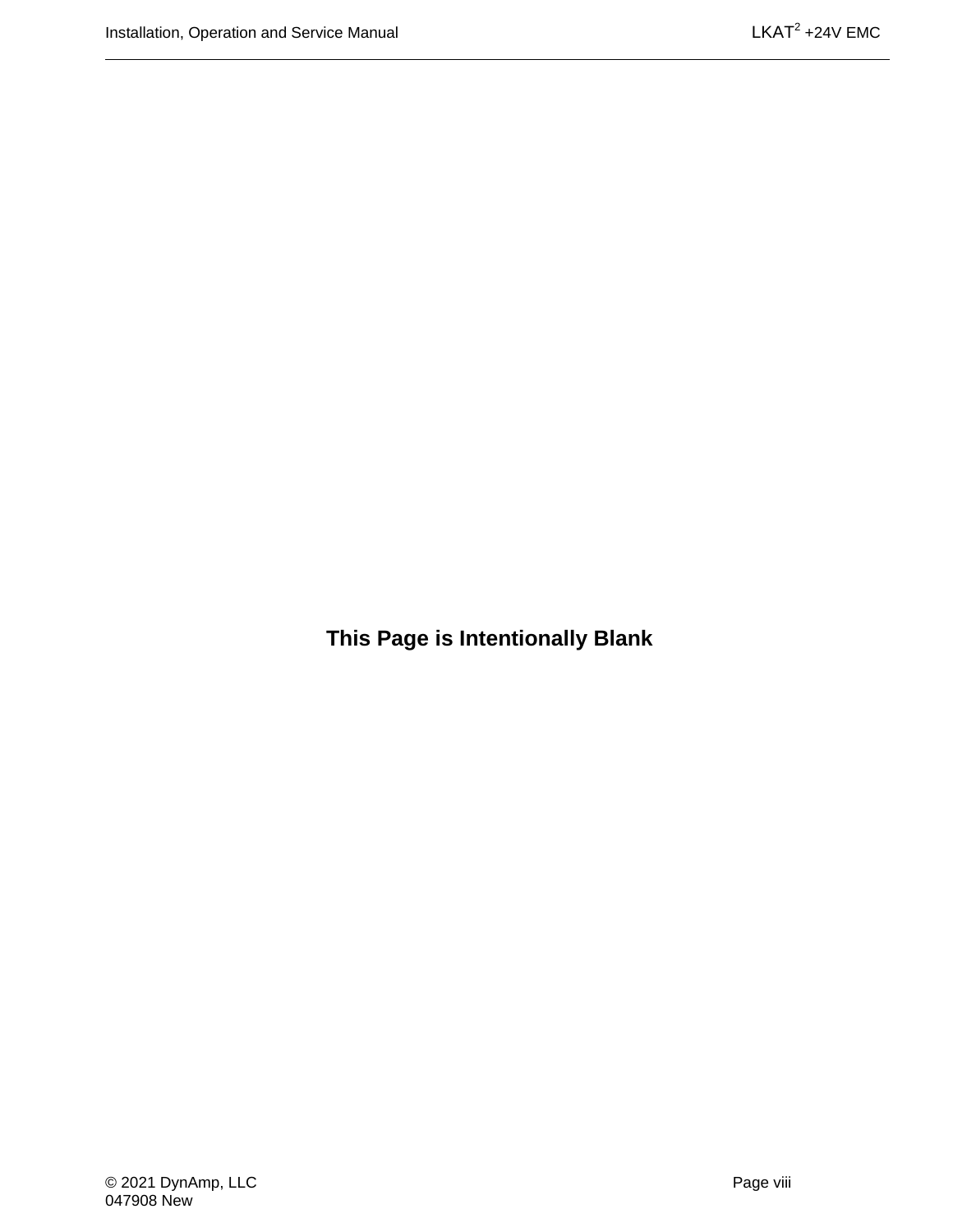### <span id="page-8-0"></span>**DYNAMP, LLC CUSTOMER SUPPORT & SERVICE ASSISTANCE**

For further assistance, contact DynAmp Customer Support at:

Americas:

Telephone: +1 614.871.6900 Fax: +1 614.871.6910 8:00 AM to 5:00 PM USA Eastern Time From first Sunday in November to second Sunday in March – 13:00 GMT to 22:00 GMT From second Sunday in March to first Sunday in November – 12:00 GMT to 21:00 GMT

After Hours Critical Service Emergency:

Telephone: +1 614.871.6906 5:00 PM to 8:00 AM USA Eastern Time From first Sunday in November to second Sunday in March – 22:00 GMT to 13:00 GMT From second Sunday in March to first Sunday in November – 21:00 GMT to 12:00 GMT

Central e-mail:

[help@dynamp.com](mailto:help@dynamp.com)

DynAmp web: [www.dynamp.com](http://www.dynamp.com/)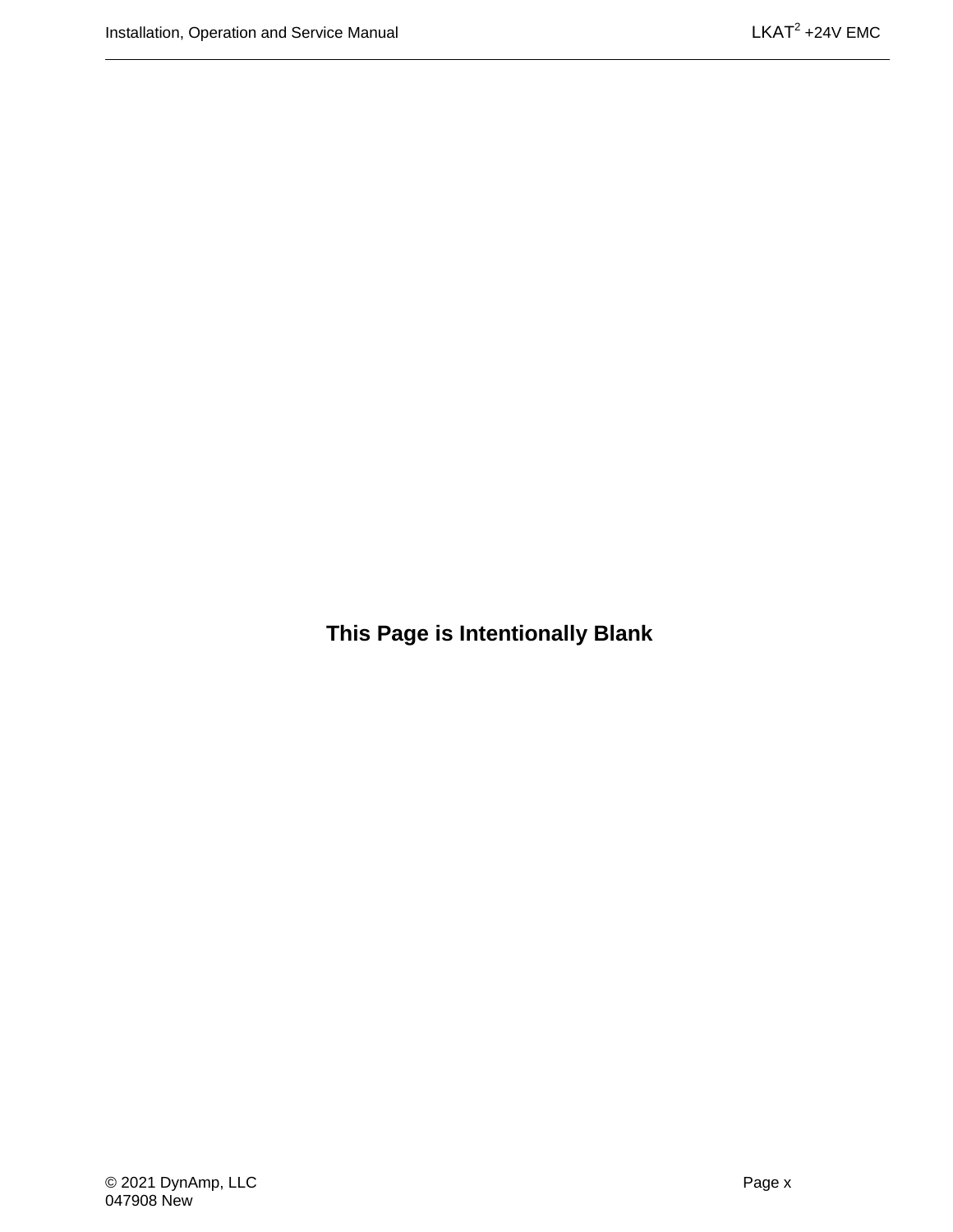## <span id="page-10-0"></span>**MANUAL REVISIONS**

| Page |            | Change Reason For Revision | Date  |
|------|------------|----------------------------|-------|
| all  | <b>NFW</b> |                            | 09/21 |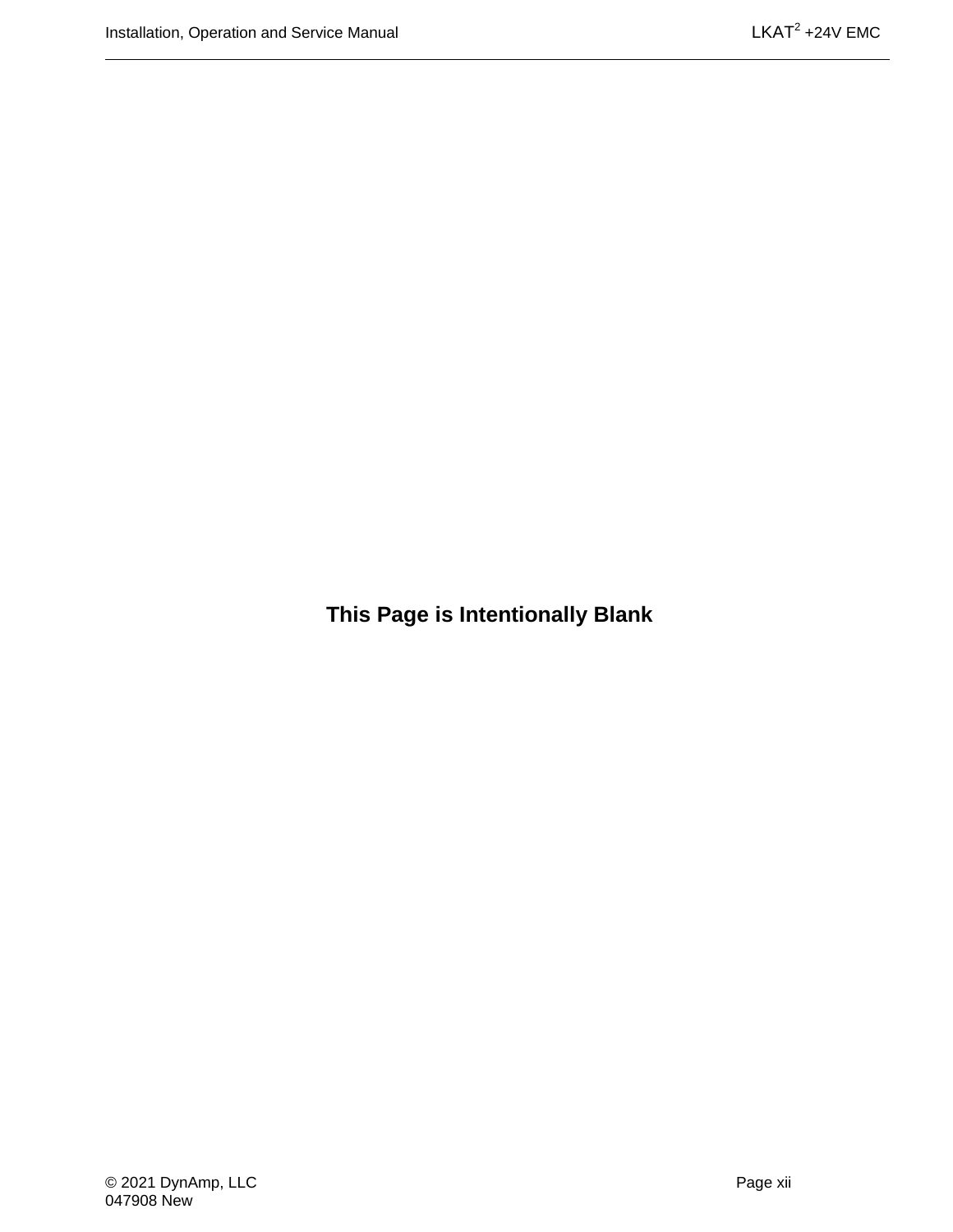## <span id="page-12-0"></span>**TABLE OF CONTENTS**

| Paragraph Title                                                                   | Page |
|-----------------------------------------------------------------------------------|------|
|                                                                                   |      |
|                                                                                   |      |
|                                                                                   |      |
| DYNAMP, LLC CUSTOMER SUPPORT & SERVICE ASSISTANCE _______________________________ |      |
|                                                                                   |      |
|                                                                                   |      |
|                                                                                   |      |
| 2.1                                                                               |      |
| 2.5                                                                               |      |
|                                                                                   |      |
|                                                                                   |      |
| 4.3<br>4.4<br>4.5<br>4.6                                                          |      |
|                                                                                   |      |
| 5.1<br>5.2<br>5.3                                                                 |      |
| 5.6 TROUBLESHOOTING AN ACCURACY DIAGNOSTICS FAULT INDICATION 21                   |      |
| 5.7                                                                               |      |
| 5.8                                                                               |      |
|                                                                                   |      |
|                                                                                   |      |
|                                                                                   |      |
|                                                                                   | 29   |
|                                                                                   |      |
|                                                                                   |      |
| <b>7. DRAWINGS</b>                                                                | 31   |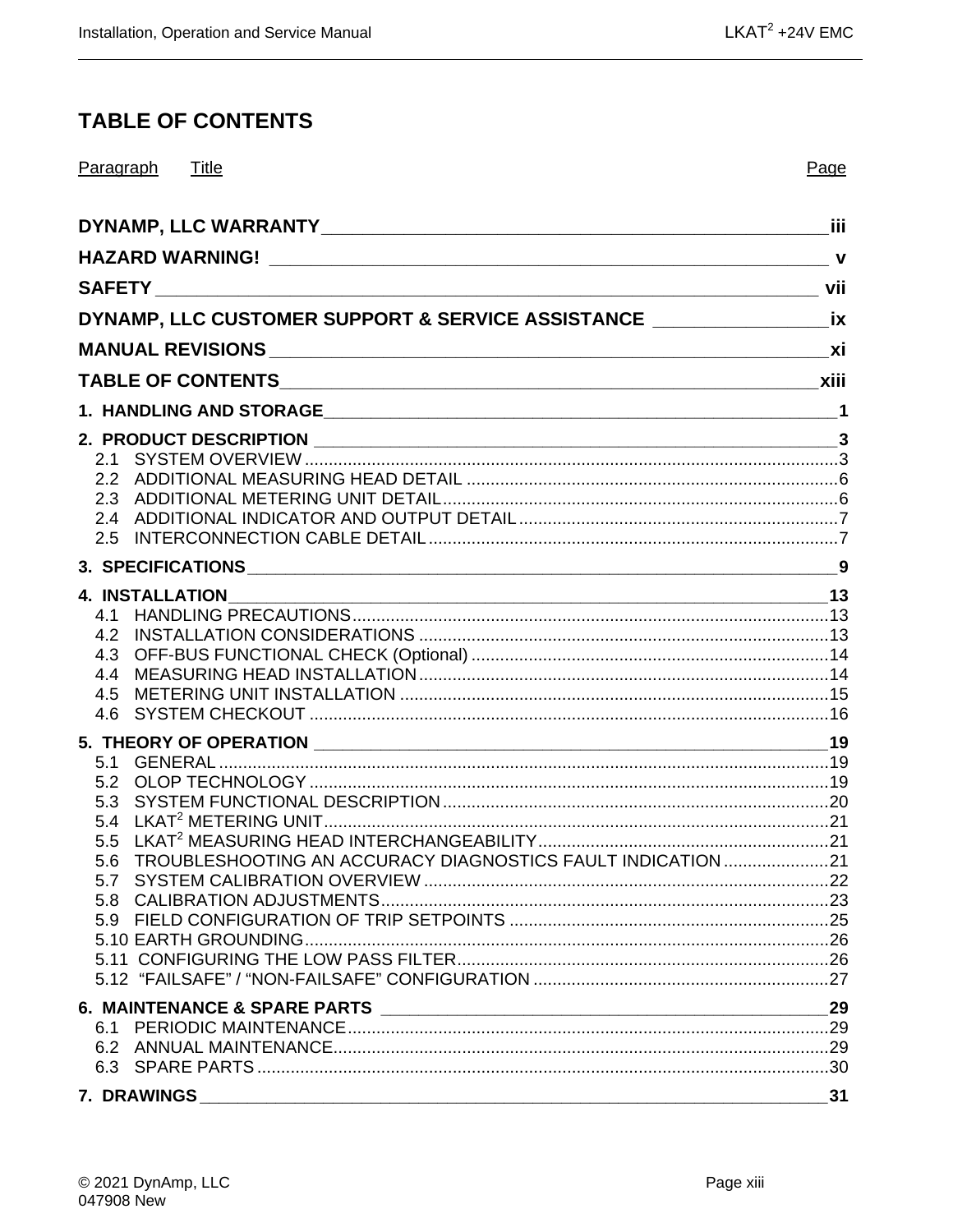#### **FIGURES, FORMS & TABLES**

| Form 1 LKAT <sup>2</sup> Diagnostic Measurements Form - Zero Primary Current17   |  |
|----------------------------------------------------------------------------------|--|
| Form 2 LKAT <sup>2</sup> Diagnostic Measurements Form - Energized Primary Bus 18 |  |
|                                                                                  |  |
|                                                                                  |  |
|                                                                                  |  |
|                                                                                  |  |
|                                                                                  |  |
|                                                                                  |  |
|                                                                                  |  |
|                                                                                  |  |
|                                                                                  |  |
|                                                                                  |  |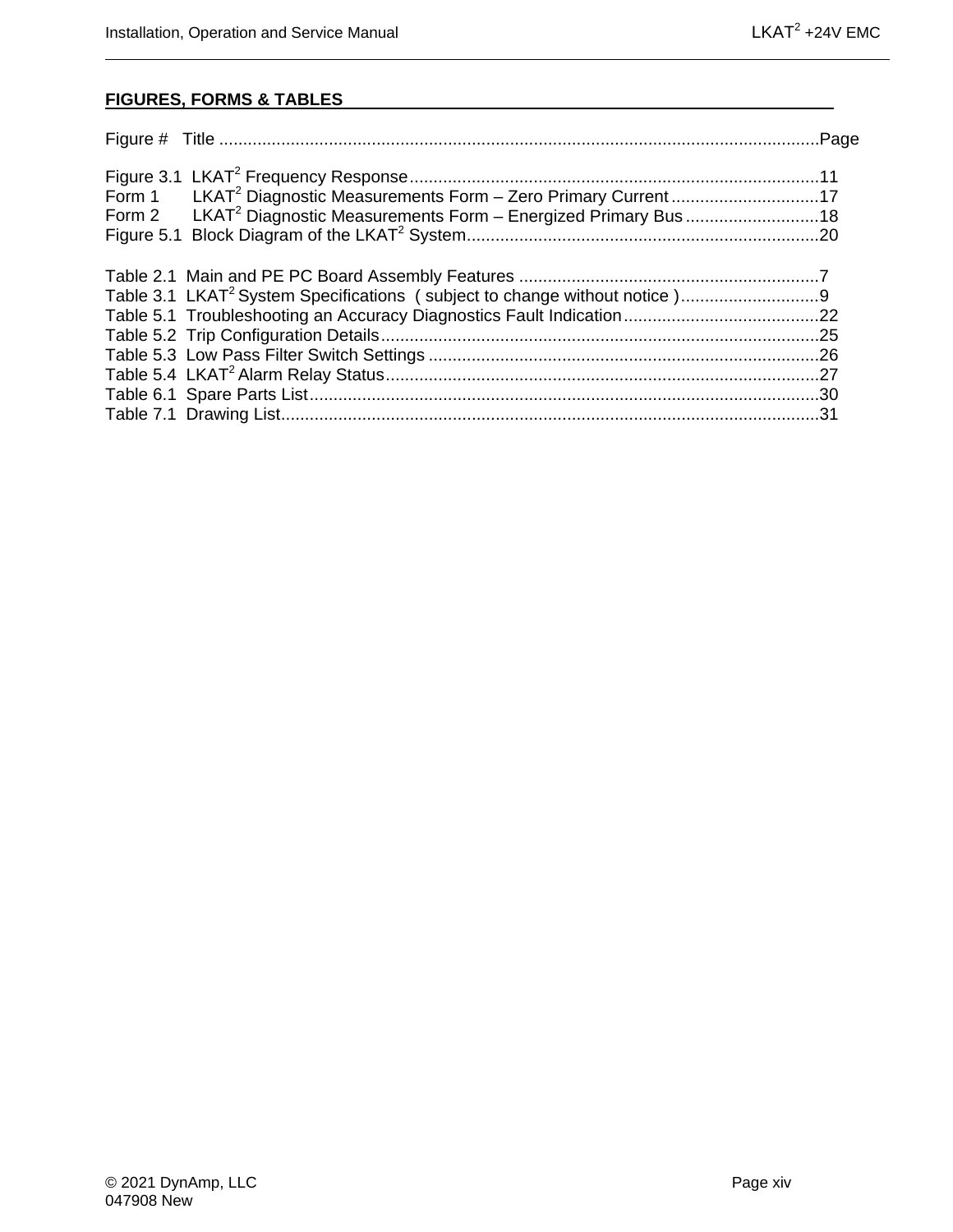## <span id="page-14-0"></span>**1. HANDLING AND STORAGE**

DynAmp products are engineered and manufactured for use in industrial environments. However, they contain sensitive electronic and mechanical components which may be damaged and fail if not handled and stored properly. All products must be handled and stored with the same care as any precision measurement instrument. Severe bumps or jolts may damage internal parts and cause malfunction or premature failure. DynAmp products are designed and assembled with conformal coating, shock mounting, and environmental seals, when appropriate or when specified. However, this protection requires that the product must be properly installed and operational before the protection is fully functional. Therefore, adequate protection from humidity, shock, and temperature must be provided during handling and storage prior to installation.

The handling and storage of equipment must be sufficient to meet the storage temperature and humidity specifications of the product and to prevent any condensation or contact with water or any other liquid. The storage location and container or crate must provide adequate protection from precipitation (rain, snow, ice) and direct water contact. Adequate shelter must be provided to prevent the accumulation of precipitation (rain, snow, ice) and water which can lead to the deterioration or failure of shipping containers or crates and cause water ingress. Storage in coastal or industrial areas subject to salt-laden or corrosive air or areas of winddriven sand or other abrasive dust must be adequate to prevent the deterioration or failure of shipping containers or crates and cause ingress. Frequent inspection of storage areas and storage containers or crates is required to ensure proper storage conditions are being maintained.

If the shipping container or crate is opened and/or the equipment is removed for inspection prior to installation, the equipment must be repackaged in the original undamaged container or crate in the same manner as it was shipped to prevent environmental damage or placed in a storage location that meets the required environmental and storage conditions.

General product storage temperature and humidity requirements:

| Storage Temperature: | -40 $^{\circ}$ to 70 $^{\circ}$ C $^{\circ}$ |
|----------------------|----------------------------------------------|
|                      | -40 $^{\circ}$ to 158 $^{\circ}$ F           |
| Storage Humidity:    | Maximum 85%, non-condensing                  |

DynAmp, LLC does not assume liability for the customer's failure to comply with handling and storage requirements.

For further assistance, contact DynAmp customer support.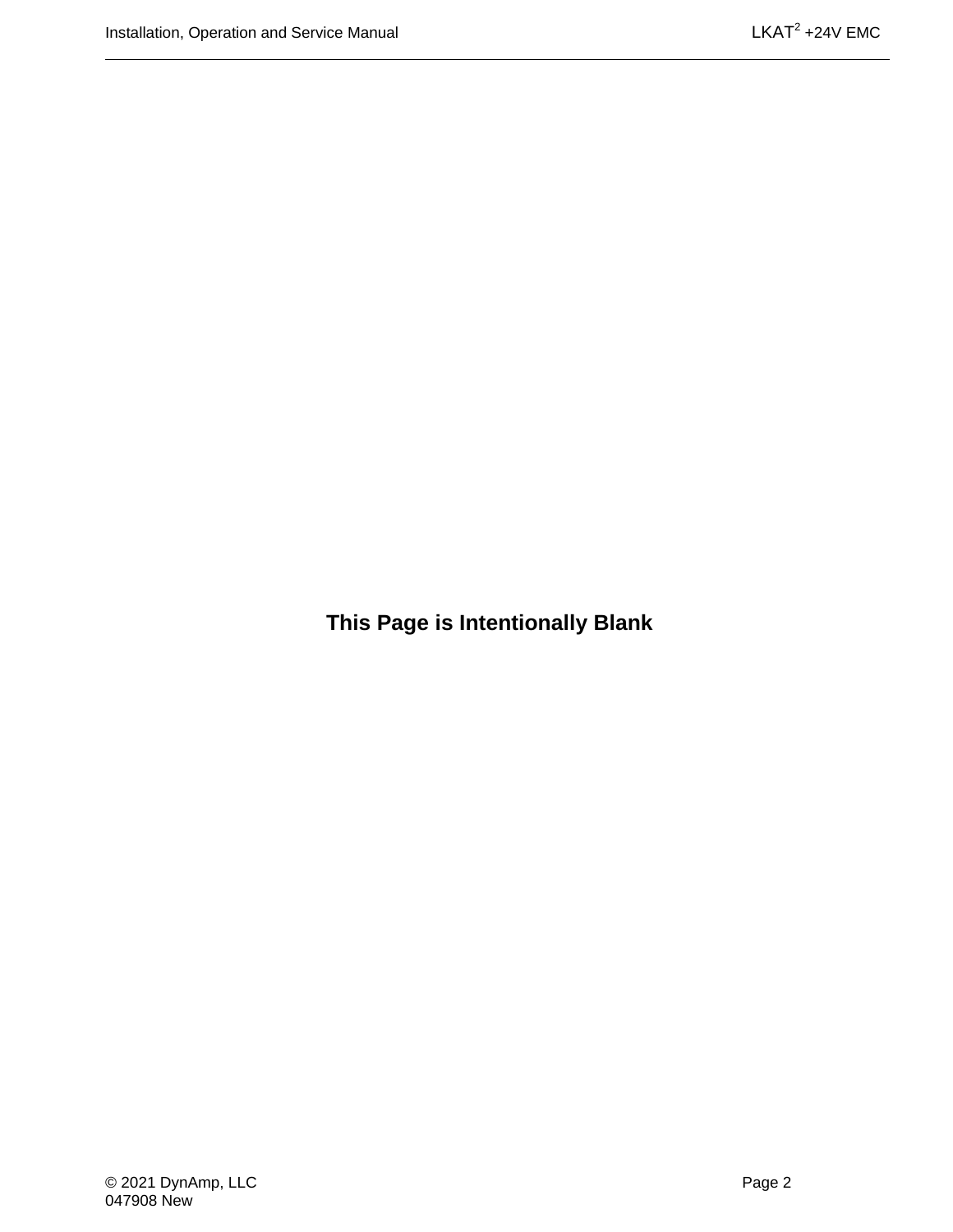## <span id="page-16-0"></span>**2. PRODUCT DESCRIPTION**

## <span id="page-16-1"></span>**2.1 SYSTEM OVERVIEW**

The LKAT**<sup>2</sup>** combines accurate high current measurement with reverse and overcurrent protection in a single rugged and cost effective system.

The next generation of DynAmp's well proven OLOPTM technology, LKAT**<sup>2</sup>** offers a new level of accuracy and stability to accurately and reliably measure uni- and bi-directional DC as well as AC bus currents.

The LKAT**<sup>2</sup>** is particularly well suited to measure power rectifier outputs for control and protection purposes in electro-chemical processes such aluminum, chlorine, copper, manganese, titanium, zinc, electroplating, etc.





**LKAT<sup>2</sup> Measuring Head**

#### **KEY STANDARD FEATURES**

True bi-directional performance. Ideal for difficult magnetic applications. No head position or bus analysis needed.

Extremely compact with excellent environmental specifications for installation flexibility, inside or outside.

Multiple, standard switch selectable measurement output signals including mA, mV and V. Standard Accuracy Diagnostics "AD" continuously monitors system performance providing both local LED and relay contact output. Optional LKAT**<sup>2</sup>** Protection Extensions, (PE), provides additional functionality for protecting high current rectifiers.

Standard Alarm provides reverse or over-current protection via an LED viewable at the metering electronics and a dry contact relay output.

The LKAT<sup>2</sup> Metering Unit consists of a +24V power supply and Main pc board mounted together on a steel U-chassis. Input, output, and power connections are made via pc board edge connector plugs.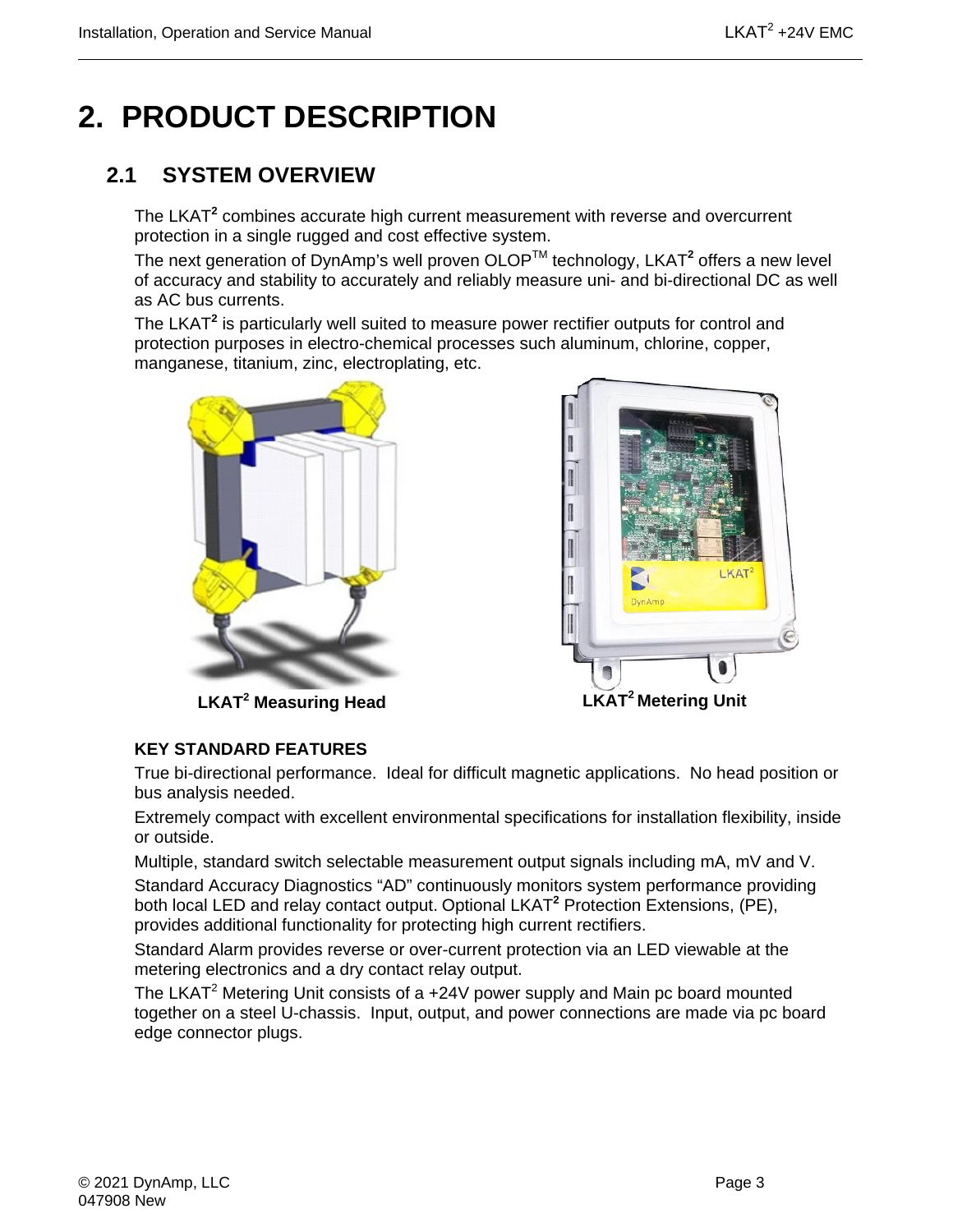Each standard LKAT**<sup>2</sup>** is delivered with the following

- A new, ruggedized two-piece Measuring Head with integrated mounting hardware and bus bar corner (fiberglass angles). Each head half has its own cable for connection to the metering electronics.
- Very compact Metering Electronics with one analog measurement output, one Accuracy Diagnostics system status output and one configurable Alarm output for overcurrent or reverse current protection.
- System output cable
- Power input cable
- Comprehensive User's Manual
- Factory calibration data and graphs
- 2-year warranty for permanent installed systems
- Packaging suitable for air /ground transport

#### **AVAILABLE OPTIONS**

#### • **Protection Extensions ( PE )**

The PE option adds additional functionality for protecting high current rectifiers. This option is either factory configured with a new system or can be added to  $LKAT<sup>2</sup>$  Systems already in the field. If added in the field, some field configuration may be required.

Second Freely Scalable Analog Output :

This second analog output is independently scaled and fully isolated from the standard LKAT**<sup>2</sup>** measurement output. In typical applications, it is scaled to provide accurate measurement above the standard rectifier operating range for advanced protection purposes. For example, the primary LKAT**<sup>2</sup>** output may be scaled to 50kA to provide the highest degree of accuracy and resolution for normal rectifier control. The second PE output may be scaled to 75kA to provide the information to intelligently manage overcurrent situations. Using this signal, the rectifier control system could integrate overcurrent operation to allow 5 minutes at 110%, 1 minute at 120%, 10 sec at 140%.

Two Additional Protection Relays :

These relays bring total number of configurable relays to three. Each can be configured to provide reverse or various degrees of overcurrent protection. Like the standard alarm, these two additional PE alarms come with their own, independent local LED indication and relay outputs.

#### • **Digital current display ( 3 1/2 digit )**

This option is mounted behind the clear front door of the metering electronics enclosure to display either DC or RMS AC bus current locally. Please note that this option reduces the maximum metering electronics ambient temperature to 50ºC. This option can also be added to  $LKAT^2$  Systems already in the field.

#### • **Custom Cable Lengths**

Custom Measuring Head cable lengths can be provided but only at time of order. Note that Measuring Head cable lengths cannot be changed after order or in the field because one end is terminated inside the Measuring Head and the other end is terminated inside a fixed connector.

Custom Signal and Mains cable lengths can be provided. Note that standard Signal and Mains cables can be shortened or replaced with longer cables in the field.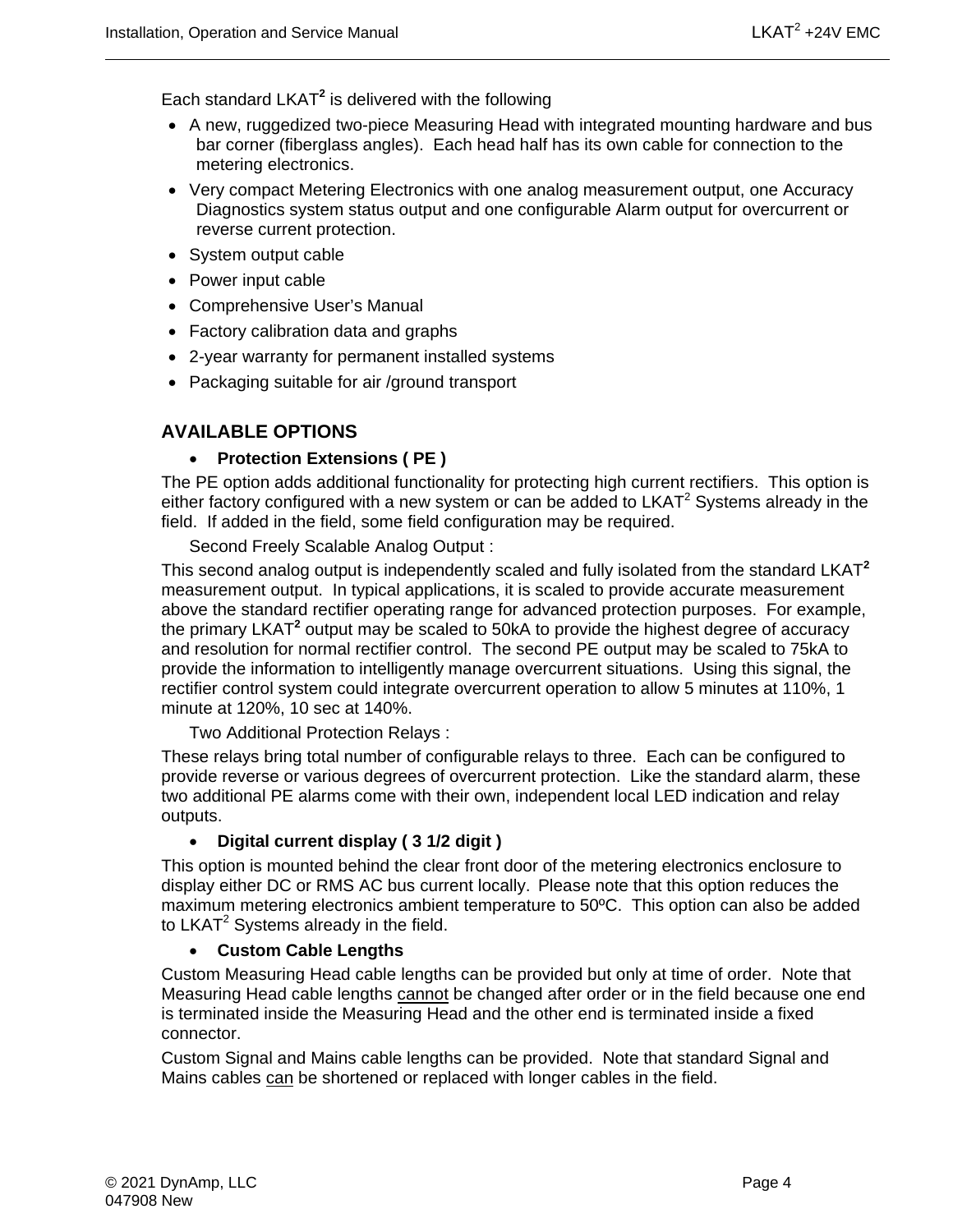.

#### **AVAILABLE ACCESSORIES**

#### • **Summing / Totalizing multiple LKAT systems**

A dedicated external module is available for totalizing/ summing LKAT measurement signals. This is typically used to provide a true 'total' current signal when multiple rectifiers ( with individual LKAT systems ) are connected in parallel to provide a higher total current.

#### • **LKAT Metering Unit Tester ( LKAT MUT )**

The LKAT MUT is a portable tester used to verify the functionality of Metering Units for all versions of the LKAT family of products.

Adapters included with the LKAT MUT allow the tester to be connected directly and check any LKAT Metering Unit electronics.

The functions and parameters checked by the LKAT MUT include:

- Input / output sensitivity
- Trip point scaling
- Trip relay contacts
- Integrity of input / output harnesses and interconnections on Metering Unit

The tools / documentation required to use the LKAT Metering Unit Tester include :

- 4-1/2 digit DMM with 0.05% basic DC accuracy ( user provided )
- DMM Test probes ( user provided )
- Banana to banana cables ( 1black / 1 red )
- **LKAT MUT Product Manual**

More information on the LKAT MUT can be found at [www.dynamp.com](http://www.dynamp.com/) or by contacting DynAmp.

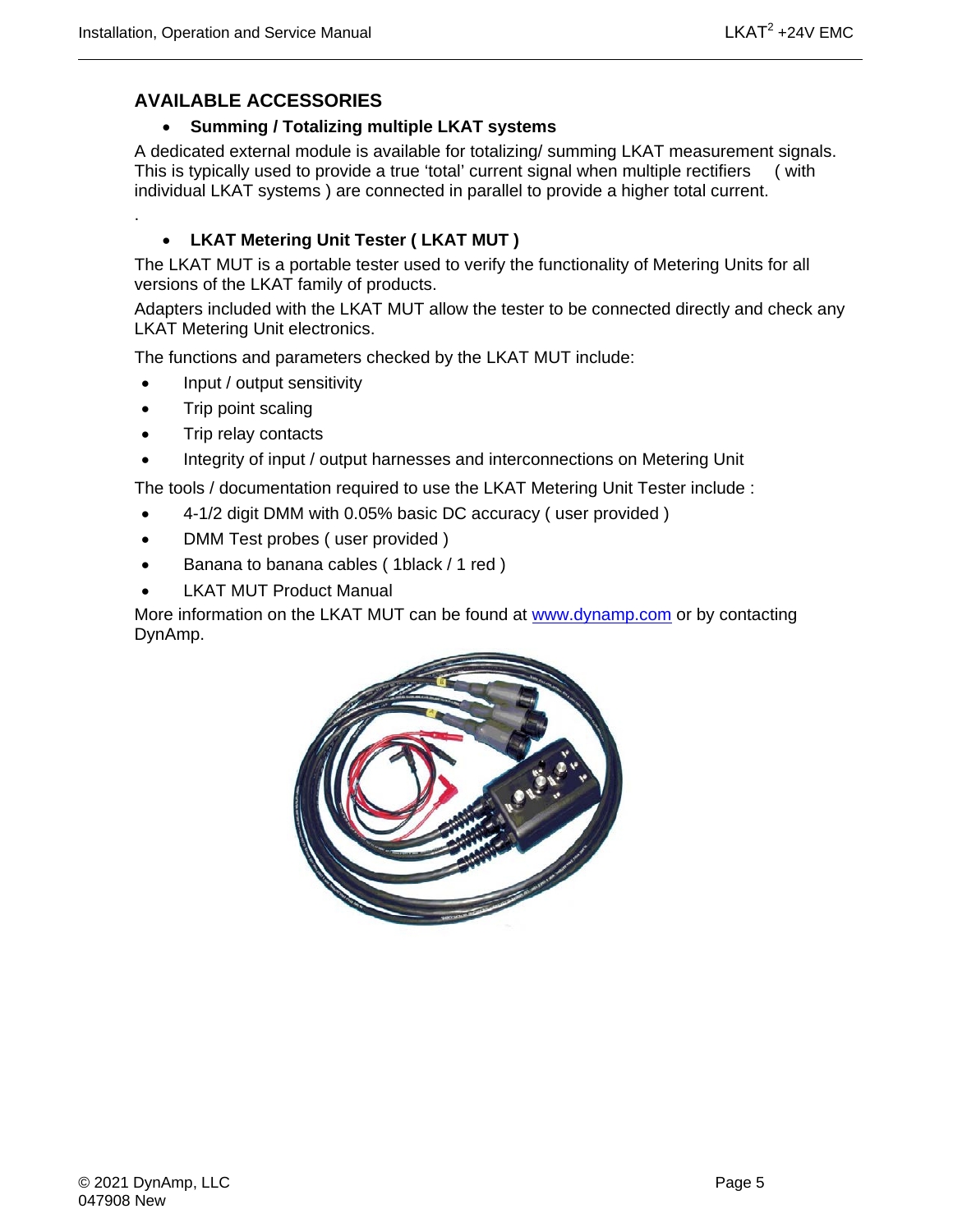#### • **Extended Warranty**

For permanently installed systems, the standard 2-year warranty can be extended in 2-year increments. This must be ordered less than 6 months after the original LKAT system is shipped.

### <span id="page-19-0"></span>**2.2 ADDITIONAL MEASURING HEAD DETAIL**

LKAT<sup>2</sup> Measuring Heads contain an arrangement of Hall Effect sensor ICs and signal conditioning electronics. The tubular enclosure is constructed of flame retardant plastic with an internal aluminum frame. Insulation from the bus is provided by the homogeneous (sealed) construction of the head. In the event that the head enclosure components become cracked, the bonding fails, or the weather-tight seal is broken in any way, a replacement head must be substituted. The Measuring Head is not designed to be repaired.

 $LKAT<sup>2</sup>$  Measuring Heads are mounted on the bus bar using fiberglass angles positioned on the corners of the bus bar and stainless steel bus bar mounting screws threaded into the Measuring Head structure. Mounting hardware is supplied with each system. These screws are adjusted to bus dimensions specified with each order. When properly installed, the mounting hardware maintains the position of the Measuring Head in the event of temperature fluctuation and / or bus vibration.

An interconnection cable assembly is integral to each half of the Measuring Head. Measuring Heads with extra-long interconnection cables are also available - consult the factory for details. Standard Measuring Head cable assemblies are terminated with keyed connectors to ensure correct hookup. The interconnection cables from the Measuring Head are identified as "A" and "B". Connecting head cable "A" to Metering Unit "B" will not result in damage to the head or electronics, but may degrade the calibration accuracy of the system.

### <span id="page-19-1"></span>**2.3 ADDITIONAL METERING UNIT DETAIL**

The Metering Unit electronics are housed in an environmentally rugged enclosure. The enclosure cover must remain closed during normal operation.

The outside of the Metering Unit enclosure includes four receptacles for external connection to the Measuring Head, the Metering Unit measurement signal(s) and relay outputs, and the input of mains power. When properly mated with the associated cable assembly, these connections are also environmentally protected.

Internally, all LKAT<sup>2</sup> Metering Units include both a Power Supply pc board and a Main pc board. These 2 PC boards are mounted to a steel chassis which is then mounted on a steel panel housed in the enclosure. The Metering Unit enclosure door has a window made of clear polycarbonate. This allows the user to view various LED (or LCD) status indicators while the door is closed. For more information, refer to the "Theory of Operation" section of this manual.

There are two optional pc board assemblies that may be added onto the Main pc board in the LKAT<sup>2</sup> Metering Unit:

- The Protection Extensions (PE) pc board assembly
- The Display pc board assembly.

One or both of these pc board assemblies may be added to an  $LKAT<sup>2</sup>$  Metering Unit in the field. It is not mandatory that they be factory installed and/or calibrated. The optional pc board assemblies may be calibrated on site, using the LKAT<sup>2</sup> Main Output as the reference measurement.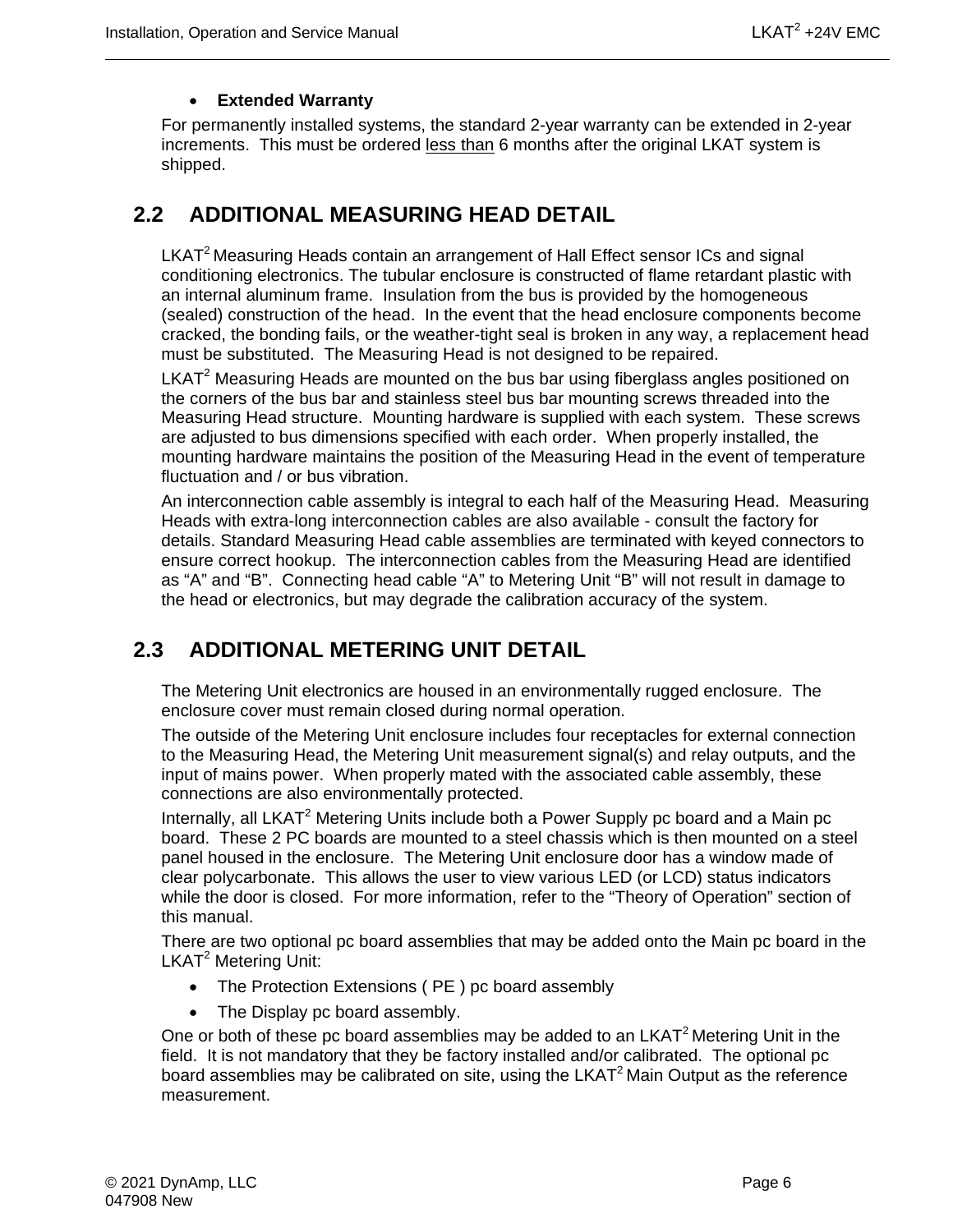## <span id="page-20-0"></span>**2.4 ADDITIONAL INDICATOR AND OUTPUT DETAIL**

As noted on the specifications page, The LKAT<sup>2</sup> System Metering Unit includes several visual indicators. These include:

- Accuracy Diagnostics (operational status) LEDs: green = OK, red = system problem (see Section - "Theory of Operation").
- Over / Reverse Current Trip status LEDs: green = measured current does not exceed the setpoint, red = measured current exceeds the setpoint.
- (Optional) Illuminated LCD digital display of measured current.

Available via the Metering Unit output cable:

- Isolated signal output proportional to bus current being measured. This output may be configured for various zero and full-scale values.
- Normally open and normally closed relay contacts indicate (AD) Accuracy Diagnostics operational status (same as green and red LEDs).
- Normally open and normally closed relay contacts indicate over / reverse current trip status (same as green and red LEDs). For failsafe operation, the relay coil is energized in the normal condition (no over / reverse trip).

The table below lists the features associated with the Main and PE pc board assemblies.

<span id="page-20-2"></span>

|                                                            | Main PC Board | with PE PC Board |  |  |  |  |
|------------------------------------------------------------|---------------|------------------|--|--|--|--|
|                                                            | Assembly      | Assembly         |  |  |  |  |
| <b>Isolated Output</b>                                     |               | +1 for 2 total   |  |  |  |  |
| <b>Operational Status LEDs &amp; Relay Contacts</b>        |               | $+0$ for 1 total |  |  |  |  |
| Overcurrent / Reverse Trip Status LEDs & Relay<br>Contacts |               | $+2$ for 3 total |  |  |  |  |

**Table 2.1 Main and PE PC Board Assembly Features**

Checking field calibration of LKAT<sup>2</sup> Systems requires use of a reference current transducer with calibration accuracy of 0.1% full-scale or better. Contact DynAmp, LLC for calibration of the LKAT<sup>2</sup> System. Refer to "Maintenance and Spare Parts" section for more information.

## <span id="page-20-1"></span>**2.5 INTERCONNECTION CABLE DETAIL**

The LKAT<sup>2</sup> System is supplied with two cable assemblies in addition to those connected to the Measuring Head.

**The power input cable assembly**. A keyed circular connector terminates one end for connection to the Metering Electronics. The other end is unterminated for connection to the power source by the user during installation.

**The system output cable assembly**. A keyed circular connector terminates one end for connection to the Metering Electronics. The other end is unterminated for connection to the power source by the user during installation. The system output cable is a 17-conductor type. However, only 8 of the 17 conductors are used when the optional PE pc board assembly is NOT installed. The unused conductors may be trimmed flush to cable jacket. The user connects this cable from the Metering Unit to the appropriate inputs during installation.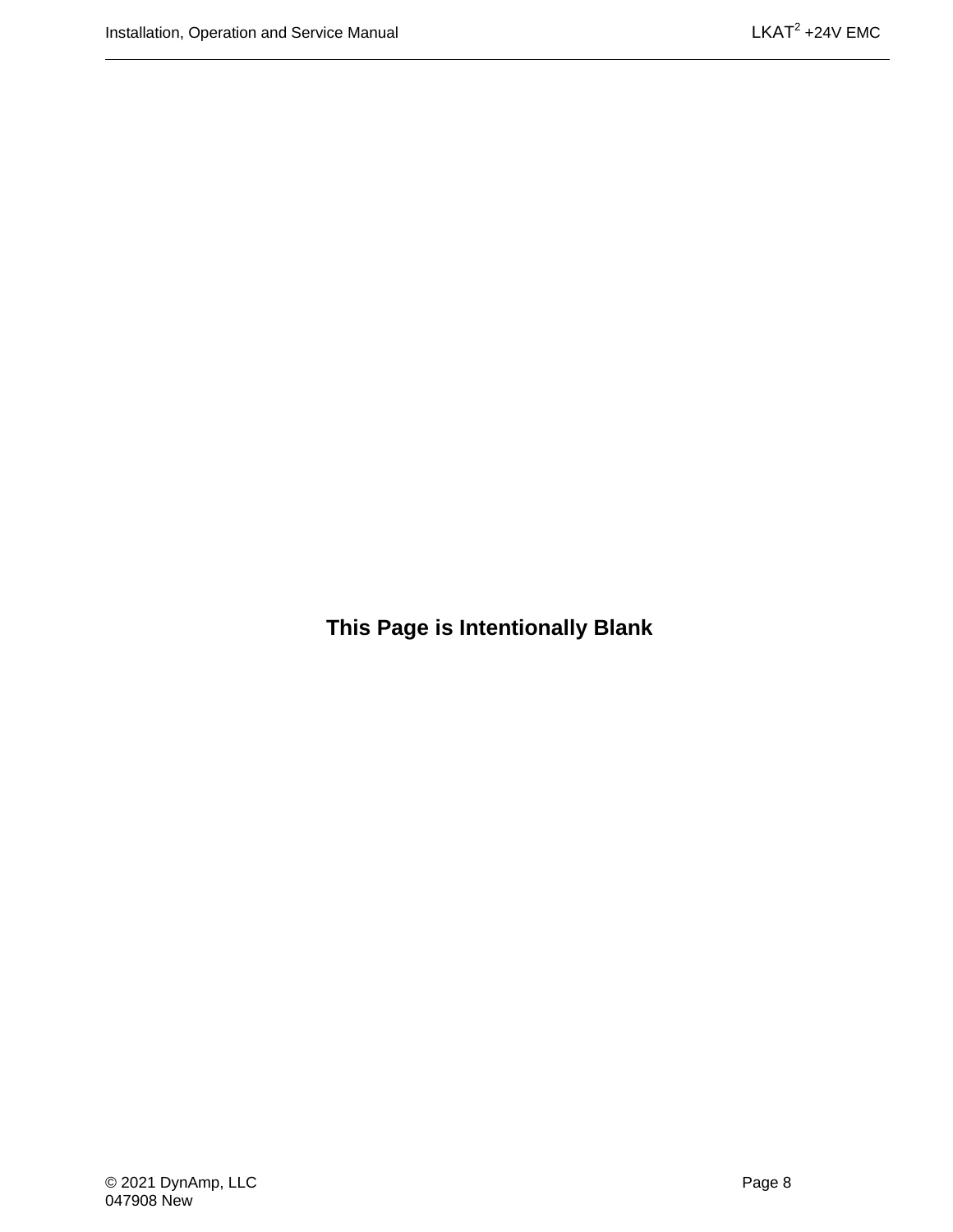## <span id="page-22-0"></span>**3. SPECIFICATIONS**

<span id="page-22-1"></span>

| Table 3.1<br>LKAT <sup>2</sup> System Specifications (subject to change without notice)                                                                             |                                                                                                                                                                           |  |  |
|---------------------------------------------------------------------------------------------------------------------------------------------------------------------|---------------------------------------------------------------------------------------------------------------------------------------------------------------------------|--|--|
| <b>MAIN ANALOG SIGNAL OUTPUT</b>                                                                                                                                    |                                                                                                                                                                           |  |  |
| Main Output Full-Scale Measuring Range                                                                                                                              | ±5kA to ±150kA (Contact factory for full-scale<br>measuring ranges > 100kA)                                                                                               |  |  |
| Signal Output Type (configurable)<br>mA output max. burden: 10V<br>mA output max. loop/load resistance : $500\Omega$<br>V output min. load resistance: $100k\Omega$ | Zero kA<br>± Full-scale kA<br>0 <sub>m</sub> A<br>$±20mA$ max.<br>$+20$ & $-12$ mA<br>4mA<br>0V<br>±1V<br>0.2V<br>$-0.6V$ to $+1V$<br>0V<br>±10V<br>2V<br>$-6V$ to $+10V$ |  |  |
| Signal Output Calibration Accuracy *                                                                                                                                | ±0.25% full-scale                                                                                                                                                         |  |  |
| Linearity Error *                                                                                                                                                   | ±0.1% of full-scale                                                                                                                                                       |  |  |
| Repeatability Error Limits *                                                                                                                                        | $±0.1\%$ of full-scale                                                                                                                                                    |  |  |
| Response Time (t <sub>d</sub> ) *                                                                                                                                   | $\leq 100 \,\mu s$                                                                                                                                                        |  |  |
| di/dt Accurately Followed *                                                                                                                                         | $500$ A/ $\mu$ s                                                                                                                                                          |  |  |
| Frequency Response*                                                                                                                                                 | Switch selectable low-pass filter :<br>No filter / 330hz / 660hz<br>(refer to Figure 3.1 for additional info.)                                                            |  |  |
| <b>Temperature Sensitivity</b>                                                                                                                                      | ±50ppm/°C or better                                                                                                                                                       |  |  |
| <b>Mains Voltage Sensitivity</b>                                                                                                                                    | ±0.001%/V                                                                                                                                                                 |  |  |
| * At DynAmp reference conditions : Ambient 25°C ± 2°C (77°F ± 4°F) / Mains 18 - 36Vdc                                                                               |                                                                                                                                                                           |  |  |
| <b>MAIN STATUS INDICATORS</b>                                                                                                                                       |                                                                                                                                                                           |  |  |
| <b>Accuracy Diagnostics</b>                                                                                                                                         | Indicates LKAT <sup>2</sup> System proper operation or<br>operational problem                                                                                             |  |  |
| <b>Accuracy Diagnostics Status LEDs</b>                                                                                                                             | Green LED indicates proper operation<br>Red LED indicates operational problem                                                                                             |  |  |
| <b>Accuracy Diagnostics Status Relay Function</b>                                                                                                                   | Relay coil de-energizes when operational<br>problem detected or mains power lost.                                                                                         |  |  |
| Over / Reverse Current Trip Setpoint Qty. (1)                                                                                                                       | Factory/field configurable to trip on either<br>over current (+5+100% of full-scale) or<br>reverse current (-5%-100% of full-scale).<br>Setpoint accuracy ±2%             |  |  |
| Over / Reverse Current Status LEDs                                                                                                                                  | Green indicates operation OK - No Trip<br>Red indicates measured current exceeds Trip<br>Setpoint                                                                         |  |  |
| Over / Reverse Current Status Relay                                                                                                                                 | Relay coil de-energizes when measured<br>current exceeds Trip Setpoint or mains power<br>lost.                                                                            |  |  |
| All Relay Function                                                                                                                                                  | Form C: Normally Open and Normally Closed<br>Contacts (non-latching)                                                                                                      |  |  |
| All Relay Contact Ratings                                                                                                                                           | 120/250 VAC: 4A<br>30 VDC: 4A<br>Relay response time 10mS typical                                                                                                         |  |  |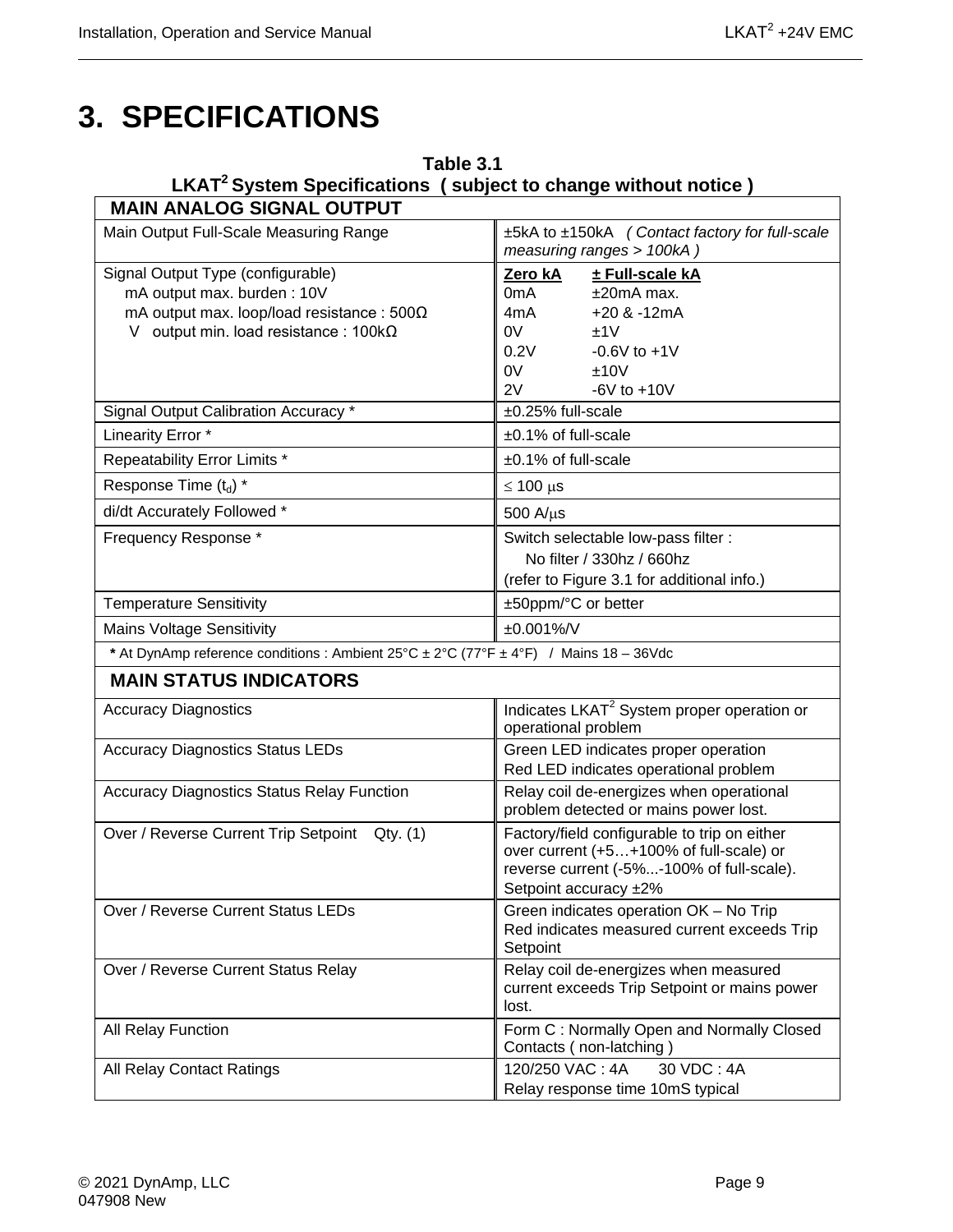| Table 3.1<br>LKAT <sup>2</sup> System Specifications (subject to change without notice), continued  |                                                                                                                                |  |  |  |  |  |
|-----------------------------------------------------------------------------------------------------|--------------------------------------------------------------------------------------------------------------------------------|--|--|--|--|--|
| <b>OPTIONAL PROTECTION EXTENSIONS ( PE )</b>                                                        |                                                                                                                                |  |  |  |  |  |
| PE Full Scale Measuring Range (scaled<br>independently and isolated from main output)               | ±5kA to ±200kA (Contact factory for full-scale<br>measuring ranges > 100kA)                                                    |  |  |  |  |  |
| PE analog output configuration and performance<br>specifications                                    | Same as Main output above with all configuration<br>and scaling independent from main output                                   |  |  |  |  |  |
| PE Over / Reverse Current Trip Setpoints - Qty. (2) -<br>Field configurable                         | Function and specification same as Main Over /<br>Reverse above with independent LEDs,<br>configurations, scalings and outputs |  |  |  |  |  |
| <b>OPTIONAL DISPLAY</b>                                                                             |                                                                                                                                |  |  |  |  |  |
| Digital Display of Bus Current in kA units                                                          | 3 1/2 Digit Green LCD ±2% Full-scale                                                                                           |  |  |  |  |  |
| Displayed Value (configurable)                                                                      | DC or True RMS                                                                                                                 |  |  |  |  |  |
| NOTE: Optional display reduces maximum ambient temperature of metering unit to 50°C                 |                                                                                                                                |  |  |  |  |  |
| <b>GENERAL</b>                                                                                      |                                                                                                                                |  |  |  |  |  |
| Input Power (any voltage within the specified range can<br>be connected without any wiring changes) | 18 - 36Vdc                                                                                                                     |  |  |  |  |  |
| Burden on Mains (max)                                                                               | 30 VA                                                                                                                          |  |  |  |  |  |
| Working Voltage: Signal Output to Metering Unit<br>Low Voltage Circuit                              | 450Vrms                                                                                                                        |  |  |  |  |  |
| Working Voltage: Bus to Metering Unit Low Voltage<br>Circuit                                        | 1500Vdc                                                                                                                        |  |  |  |  |  |
| Working Voltage: Mains Supply to Metering Unit<br>Low Voltage Circuit                               | 264Vrms                                                                                                                        |  |  |  |  |  |
| Working Voltage: Mains Supply to chassis                                                            | 264Vrms                                                                                                                        |  |  |  |  |  |
| Working Voltage: Output to chassis                                                                  | 450Vrms                                                                                                                        |  |  |  |  |  |
| Isolation: Head surface to signal outputs                                                           | 6000 Vrms for 1 minute                                                                                                         |  |  |  |  |  |
| Isolation: Mains supply to signal outputs                                                           | 1000Vrms for 1 minute                                                                                                          |  |  |  |  |  |
| Isolation : Mains or signal output to chassis                                                       | 2000Vrms for 1minute                                                                                                           |  |  |  |  |  |
| <b>Installation Category</b>                                                                        | $\mathbf{I}$                                                                                                                   |  |  |  |  |  |
| <b>Pollution Degree</b>                                                                             | $\overline{2}$                                                                                                                 |  |  |  |  |  |
| <b>ENVIRONMENTAL</b>                                                                                |                                                                                                                                |  |  |  |  |  |
| Operating Ambient Temperature Range of Metering<br>Unit Location                                    | $-10^{\circ}$ C to 60 $^{\circ}$ C<br>(14°F to 140°F)                                                                          |  |  |  |  |  |
| Operating Ambient Temperature Range of<br><b>Measuring Head</b>                                     | -20°C to 80°C<br>(-4°F to 176°F)                                                                                               |  |  |  |  |  |
| Environmental rating: Measuring Head and cable<br>connection at Head                                | IP <sub>65</sub>                                                                                                               |  |  |  |  |  |
| Environmental rating: Metering Unit and cable<br>connection at Metering Unit                        | IP <sub>65</sub>                                                                                                               |  |  |  |  |  |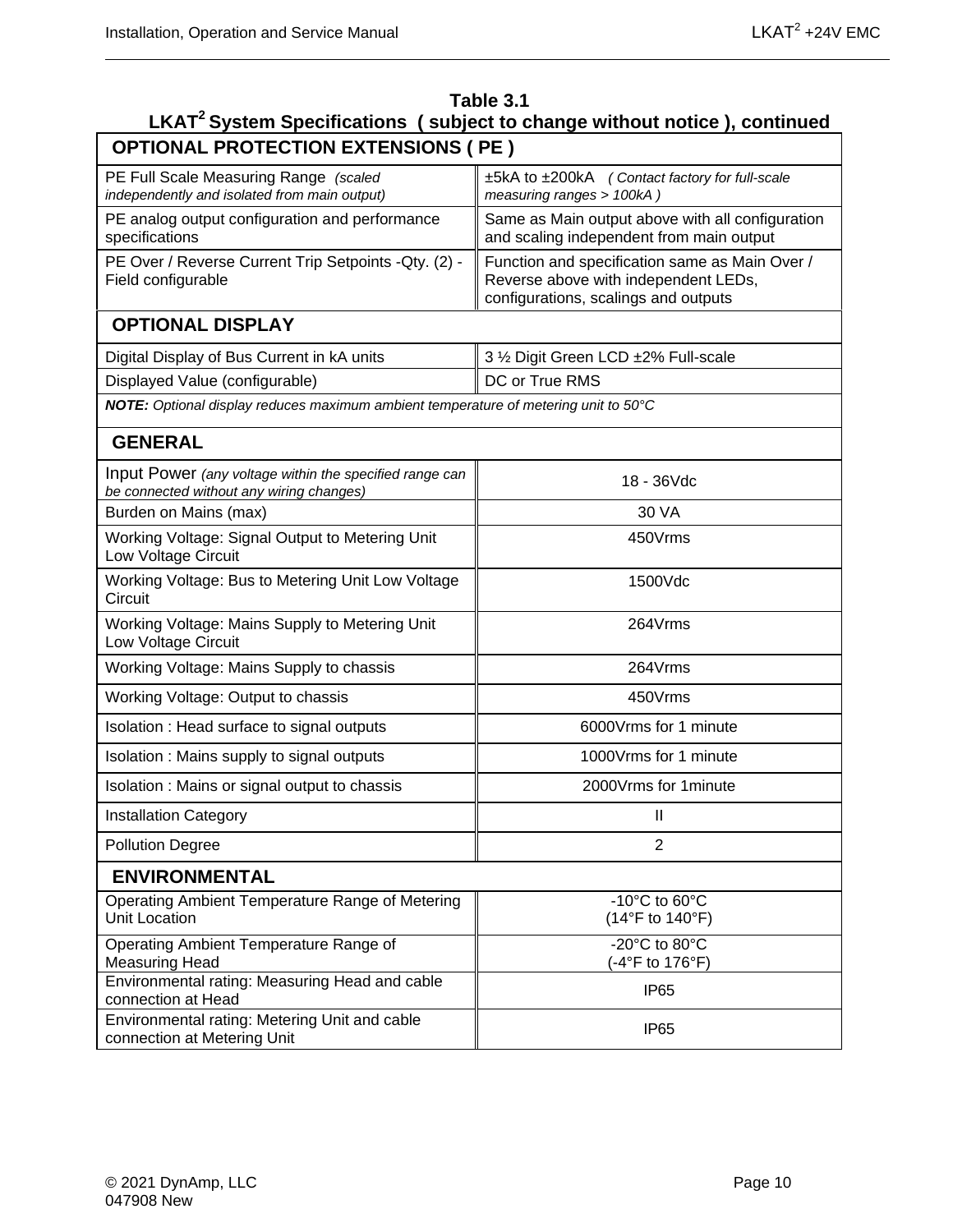#### **Table 3.1 LKAT2 System Specifications ( subject to change without notice ), continued**

| <b>PHYSICAL</b>                                                 |                                                                                |
|-----------------------------------------------------------------|--------------------------------------------------------------------------------|
| <b>Measuring Head Weight</b>                                    | Typically 1 to 6 kg (3 to 13lbs.)                                              |
| Metering Unit Weight (Typical)                                  | Typically 3kg (7lbs.)                                                          |
| Standard Length Head Connection Cables (2)                      | 10m (33 ft.)                                                                   |
| Optional custom lengths may be available up to 50m<br>(164 ft.) | Cable fixed to Measuring Head with connector for<br>Meter Unit on opposite end |
| Standard Length Signal Output Cable (1)                         | 30m (100 ft.)                                                                  |
| Optional custom lengths are available                           | Connector for Metering Unit on one end,<br>unterminated on opposite end        |
| Standard Length Power Input Cable (1)                           | 10m (33 ft.)                                                                   |
| Custom lengths are available                                    | Connector for Meter Unit on one end,<br>unterminated on opposite end           |

**Figure 3.1 LKAT2 Frequency Response**

#### **Normalized LKAT Bandwidth**

<span id="page-24-0"></span>

| F.S. Bus Current (kA)  | 5 to 50 | 60 |      | 80   | 90   | 10 <sub>C</sub> |
|------------------------|---------|----|------|------|------|-----------------|
| Corner Frequency (kHz) | 2.248   |    | .606 | .405 | .249 |                 |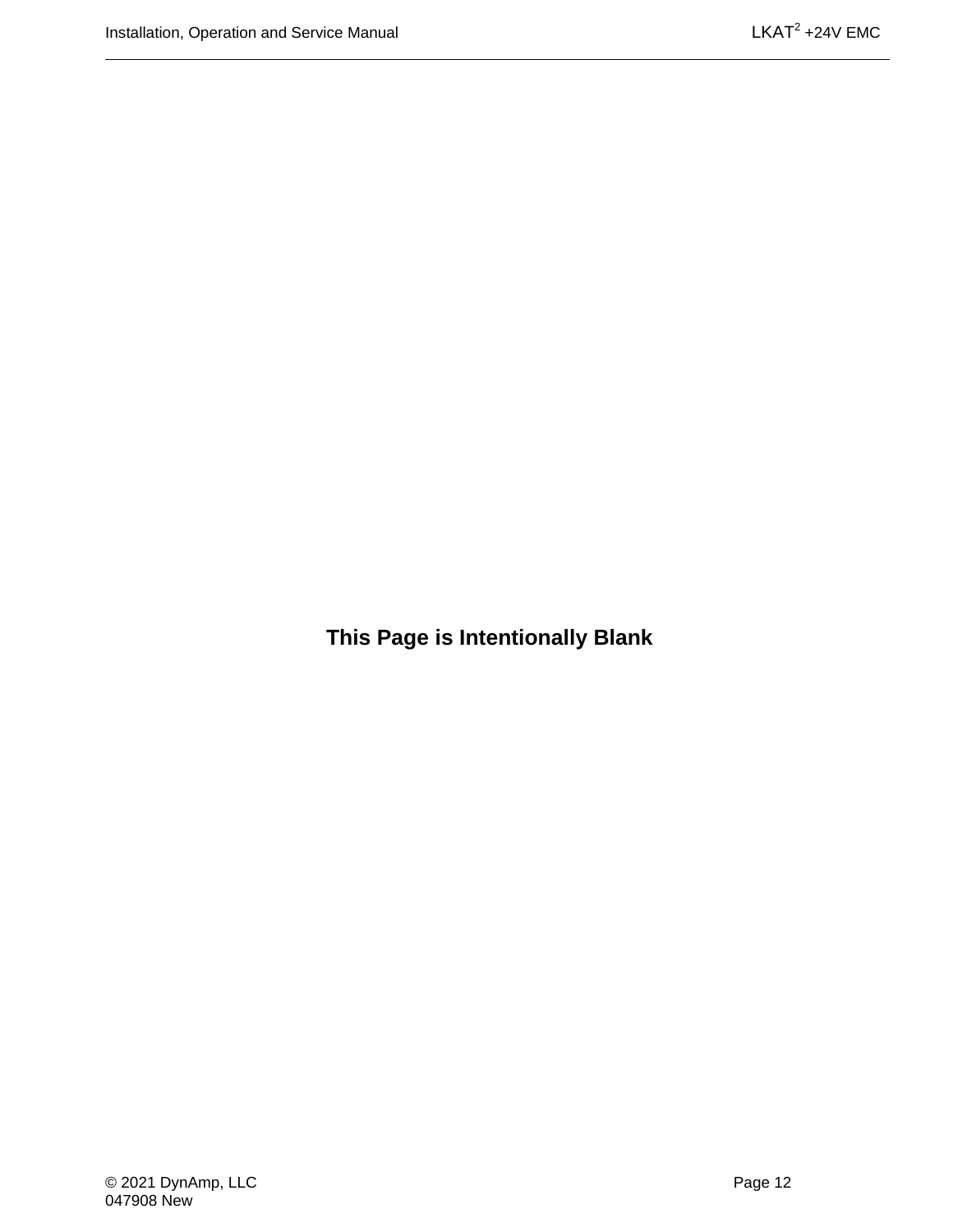## <span id="page-26-0"></span>**4. INSTALLATION**

### <span id="page-26-1"></span>**4.1 HANDLING PRECAUTIONS**

 $LKAT<sup>2</sup>$  Systems should be handled with the same care as any precision measuring instrument. Severe jolts or bumps to the Measuring Head or Metering Unit may cause movement of internal parts, and possibly a malfunction. **Personnel involved in the installation should be familiar with the technical terms, warnings, and instructions in this manual, and all plant safety rules, and be able to follow these.**

The complete system should be inspected for shipping damage at the earliest opportunity. Visible damage must be reported to the carrier immediately. Concealed damage (not evident until the system is operated) must be reported to DynAmp, LLC immediately.

## <span id="page-26-2"></span>**4.2 INSTALLATION CONSIDERATIONS**

Read the following before mounting the head:

- 1. The Measuring Head is designed to be installed on high voltage bus bars. All interconnection cables must be safely routed away from bus bars and high voltages. Do not allow any interconnection cable to contact bus bars or high voltages. Ignoring the installation precautions and warnings can result in severe personal injury or equipment damage.
- 2. Always follow all local and plant safety procedures when the unit is to be installed on a live bus.
- 3. Choose a mounting location for the head where the ambient air temperature does not exceed the specified temperature limits. The LKAT<sup>2</sup> Measuring Head may be located indoors or outdoors, but should be kept away from extreme heat and solvents. Head installations in direct sunlight are not recommended, as excessive temperature rise could result in measurement error or damage to the head enclosure. If the head is to be installed in an especially harsh environment, please contact the factory to discuss special requirements.
- 4. No part of the head or Metering Unit should be submerged under water.
- 5. The head must be installed with proper polarity. An arrow indicates the direction that conventional bus current must flow through the aperture (+) to (-). No damage will occur if the head is reversed, but the system output will indicate current flow in the reverse direction.
- 6. Measuring Heads are shipped in matched halves. Make sure that the same serial number is present on both halves of the Measuring Head and the Metering Unit. The two head halves should mate squarely and evenly without forcing or twisting.
- 7. The Measuring Head is not grounded; however, the head cables should be disconnected from the Metering Unit prior to installation or maintenance to minimize the possibility of electrical shock.
- 8. Measuring Heads are shipped with mounting hardware. The mounting screws may require adjustment for appropriate position and holding force on the bus. Refer to Outline & Mounting  $-$  LKAT<sup>2</sup> Measuring Head drawing.

Whenever possible, the head should be installed on the longest straight run of the bus that is available in an area free of other bus structures. The status accuracy diagnostics LEDs and relay contacts indicate proper operation in a given head location.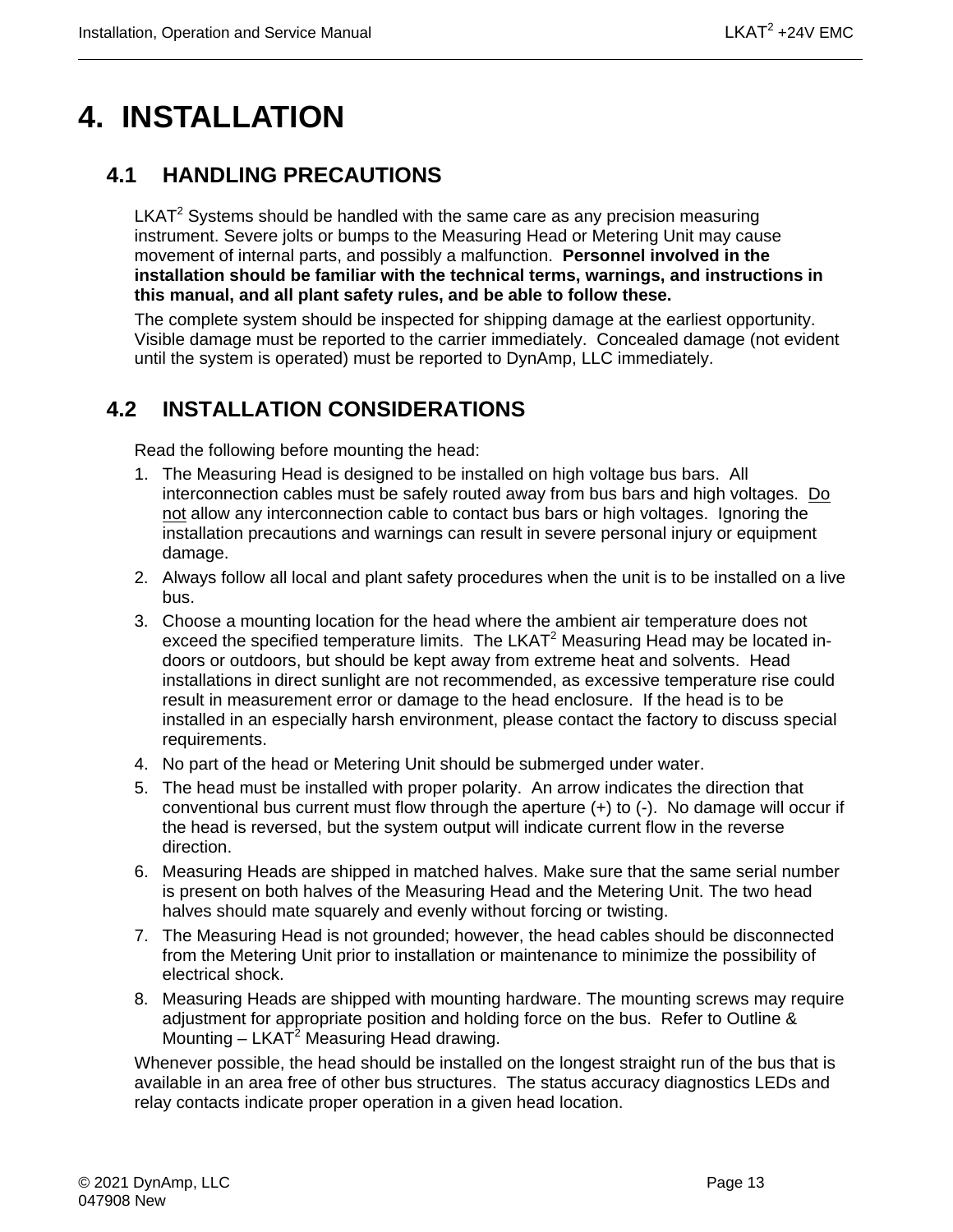## <span id="page-27-0"></span>**4.3 OFF-BUS FUNCTIONAL CHECK (OPTIONAL)**

After unpacking the LKAT<sup>2</sup> System (but prior to installation), the following functional check of the system is recommended:

- 1. Locate a convenient temporary power source for the LKAT<sup>2</sup> System. This may or may not be in the location where the system will be installed. The power source must be in the range 18-36Vdc. The system draws a maximum of 30 volt-amperes.
- 2. Refer to the drawing "Wiring Diagram,  $LKAT^2$  System" included at the end of this manual. Attach a suitable connector to the unterminated end of the input power cable assembly for connection to the power source to be used for this check.
- 3. Connect the Measuring Head cables A & B to the Metering Unit.
- 4. Connect the power input cable assembly to the Metering Unit and energize the unit.
- 5. Observe the LEDs on the Main pc board assembly. If the LEDs light green, the system is functioning properly. If LED (Accuracy Diagnostics "AD") lights red, skip to "Troubleshooting an Accuracy Diagnostics Fault Indication" in the "Theory of Operation" section of this manual. If LED (Trip 1) lights red, make measurements and complete the form "LKAT<sup>2</sup> Diagnostic Measurements Form  $-$  Zero Primary Current" and contact the factory.

Refer to Form 1 – Zero Primary Current. Allow the system one hour to stabilize prior to making measurements. Make measurements and record data shown on the form. File the completed test form for future reference. It is OK to make these measurements away from location where the LKAT<sup>2</sup> System will be installed, but this should be noted on the form.

### <span id="page-27-1"></span>**4.4 MEASURING HEAD INSTALLATION**

The head halves are mated together around the bus. The Measuring Head is comprised of two "L" shaped halves. Each half is identified with a serial number which must match followed by an "A" or "B". One interconnection cable exits from each corner box on each half. The two halves are held together by four locking screws which are installed after the head is securely positioned around the bus bar.

When the Measuring Head is installed on a running ("horizontal") bus, the head interconnection cable assemblies should exit the corner enclosures on bottom side of the bus bar. This reduces chances of ingress by pollutants and minimizes heating of the head electronics by the bus.

For rising ("vertical") busses, the head interconnection cables may be located on any side of the bus, depending on mechanical and thermal considerations. Avoid mounting boxes above vertical bus. The head should be mounted on the bus bar so conventional (+) to (-) current flows in the direction of the arrow on the Measuring Head.

The following tools and materials may be required for installation:

| 3/16" hex wrench (included with Measuring Head)                    |
|--------------------------------------------------------------------|
| Drill, drill bits, mounting hardware, screwdrivers, wrenches, etc. |
| Cable puller, cable ties, ladder, etc.                             |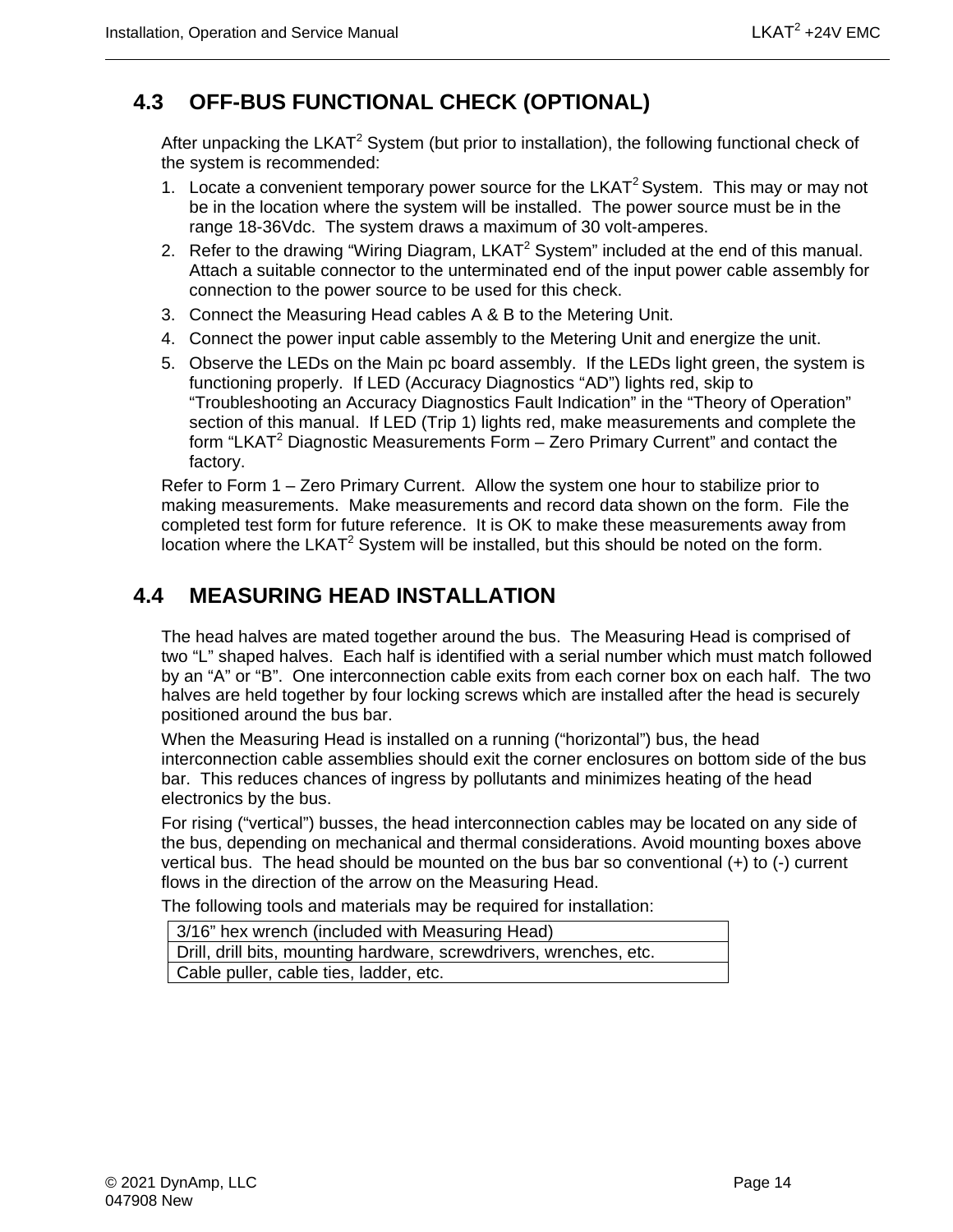

The following is the recommended sequence for installing the Measuring Head:

- 1. Refer to the drawings "Outline and Mounting LKAT<sup>2</sup> Measuring Head" and "LKAT<sup>2</sup> Head Mounting Methods and Reference Dimensions" at the end of this manual.
- 2. Determine the position where the Measuring Head will be installed. Bus bar(s) should be free from grease and dust for the best adhesion of the LKAT $2$  90 $^{\circ}$  mounting angles to the bus bar(s).
- 3. Remove the backing from the adhesive foam strips on the fiberglass mounting angles. Align the mounting angles in position on the corners of the bus bar in the desired location.
- 4. Position the two "L-shaped" head halves around the bus and the mounting angles. Mate the two halves, pressing them together until the tubes bottom out on the elbows.
- 5. Install the four locking screws on the outside of the square tubes adjacent to the place where the head halves split apart. Do not over tighten the locking screws. Refer to Outline & Mounting  $-$  LKAT<sup>2</sup> Measuring Head drawing.
- 6. Tighten the bus mounting screws a few turns at a time in a circular pattern around the aperture of the head, on the front side, then on back side of the head. For most applications, the head should be centered on the bus bar. The bus mounting screws should press against the foam tape on the mounting angle surface on the outside of the bus bar. Refer to Outline & Mounting – LKAT<sup>2</sup> Measuring Head drawing. Do not overtighten bus mounting screws.
- 7. Route the head interconnection cables away from the bus and other high voltages.
- 8. Connect the power cable assembly to appropriate power source and LKAT<sup>2</sup> Metering Unit. NOTE: For Measuring Heads with "P" dimension of 60mm and/or 90mm, refer to "LKAT $2$ Head Mounting Methods and Reference Dimensions" drawing at the end of this manual.

#### <span id="page-28-0"></span>**4.5 METERING UNIT INSTALLATION**

The location of the Metering Unit should be determined by the following factors:

- 1. Ambient air temperature must stay in the specified range at all times.
- 2. The location should not be exposed to direct sunlight.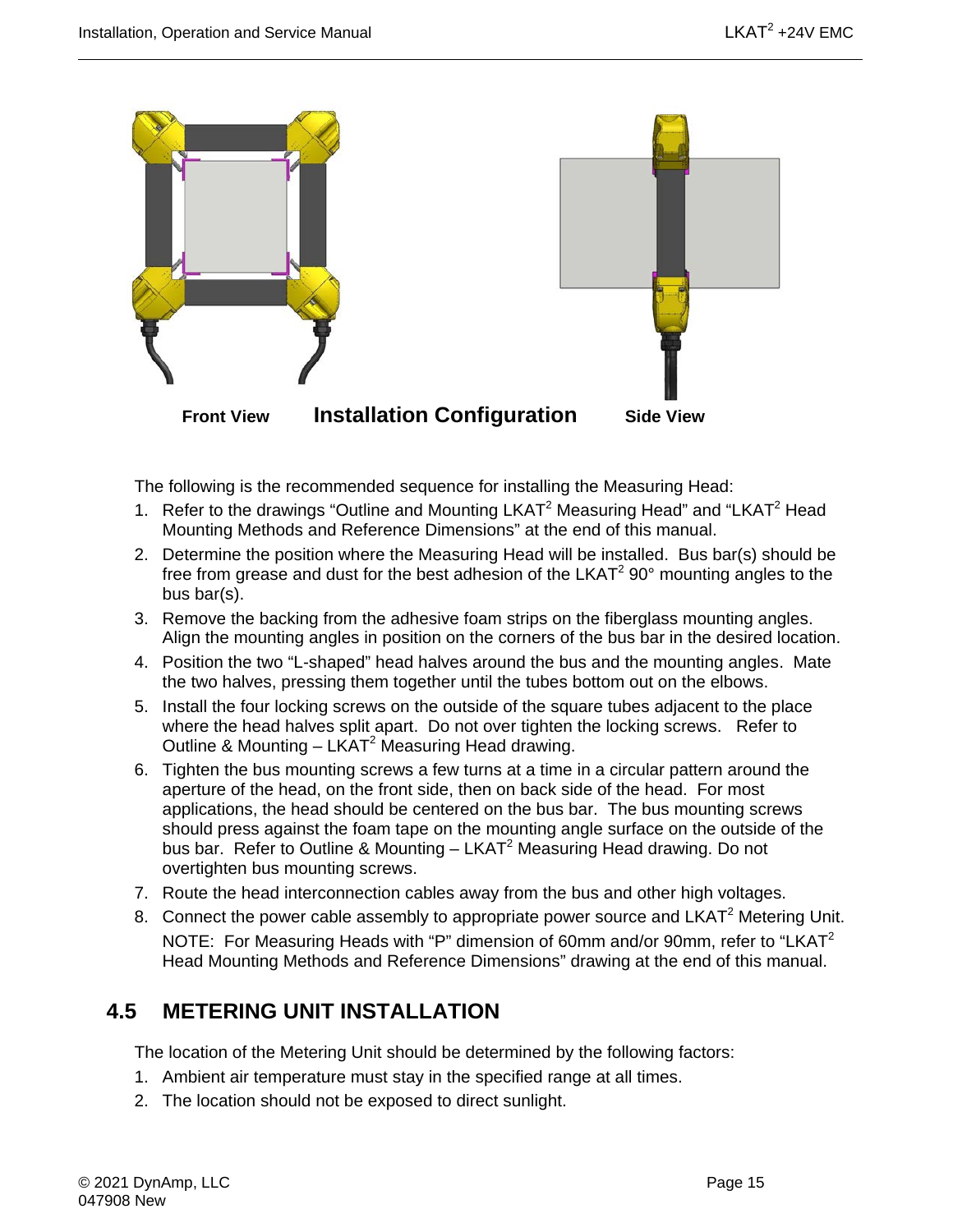- 3. The location should be within reach of the head cables supplied with the system. Standard head cable length is 33 feet (10 meters). Extra-long head cables may also be ordered for special applications.
- 4. Route interconnection cables away from bus and other high voltages.

Refer to Metering Unit Outline & Mounting drawing at the end of this manual. Anchor the cabinet in the desired location after ensuring adequate cable reach.

- 5. Connect Measuring Head cable assemblies to the Metering Unit.
- 6. Refer to the LKAT<sup>2</sup> System Wiring Diagram. The output cable assembly consists of 20AWG shielded twisted pair cable (8 pairs) with 17 (one contact position in output connector is unused) position circular connector on one end, and stripped, tinned wires on the other end. The twisted wire pairs are jacketed with black and white PVC. Each pair has the pair number imprinted on the jacket. Connect the output cable assembly wires to the appropriate points in the process electronics system.
- 7. A 3-conductor power cable is supplied with the system. Connect power cable to the Metering Unit.

#### <span id="page-29-0"></span>**4.6 SYSTEM CHECKOUT**

Recheck all wiring connections against the drawings to ensure proper installation. Energize the LKAT<sup>2</sup> System. Confirm that the green status LEDs are illuminated. If accuracy diagnostic LED lights red, skip to "Troubleshooting an Accuracy Diagnostics Fault Indication" in the "Theory of Operation" section of this manual

Energize the rectifier to the desired test current. Calculate the expected Metering Unit output signal magnitude at the test current.

The measured Metering Unit output signal magnitude should be equal to (or very close to) the expected value that was calculated.

If the Digital Display option is included in the Metering Unit, the displayed kA level should also be equal to (or very close to) the expected value that was calculated.

Refer to "SPECIFICATIONS" section of this manual for more information.

Photocopy the appropriate LKAT<sup>2</sup> Diagnostic Measurements Forms. Form 1 is for diagnostic measurements at zero bus current (with the Measuring Head on or off the bus). Form 2 is for diagnostic measurements with the Measuring Head installed on the bus with the bus energized. Follow the directions to measure and record necessary information.

- These forms are intended to help keep accurate records of  $LKAT^2$  functional tests.
- This information may prove valuable in the event of a malfunction.
- These measurements do not constitute system calibration.
- Space is provided for the recording of three sets of readings.
- Voltages may vary slightly with temperature extremes.
- System performance will typically remain within nominal specifications when measured levels fall within the acceptable limits shown on the forms.
- Levels must be measured and recorded under test conditions shown on the forms.
- The Metering Unit cover must be open during system checkout, as all measurements are made inside Metering Unit on Main pc board terminal blocks. The cover should remain firmly closed during normal operation.

**Always** complete these forms in full **before** contacting the factory.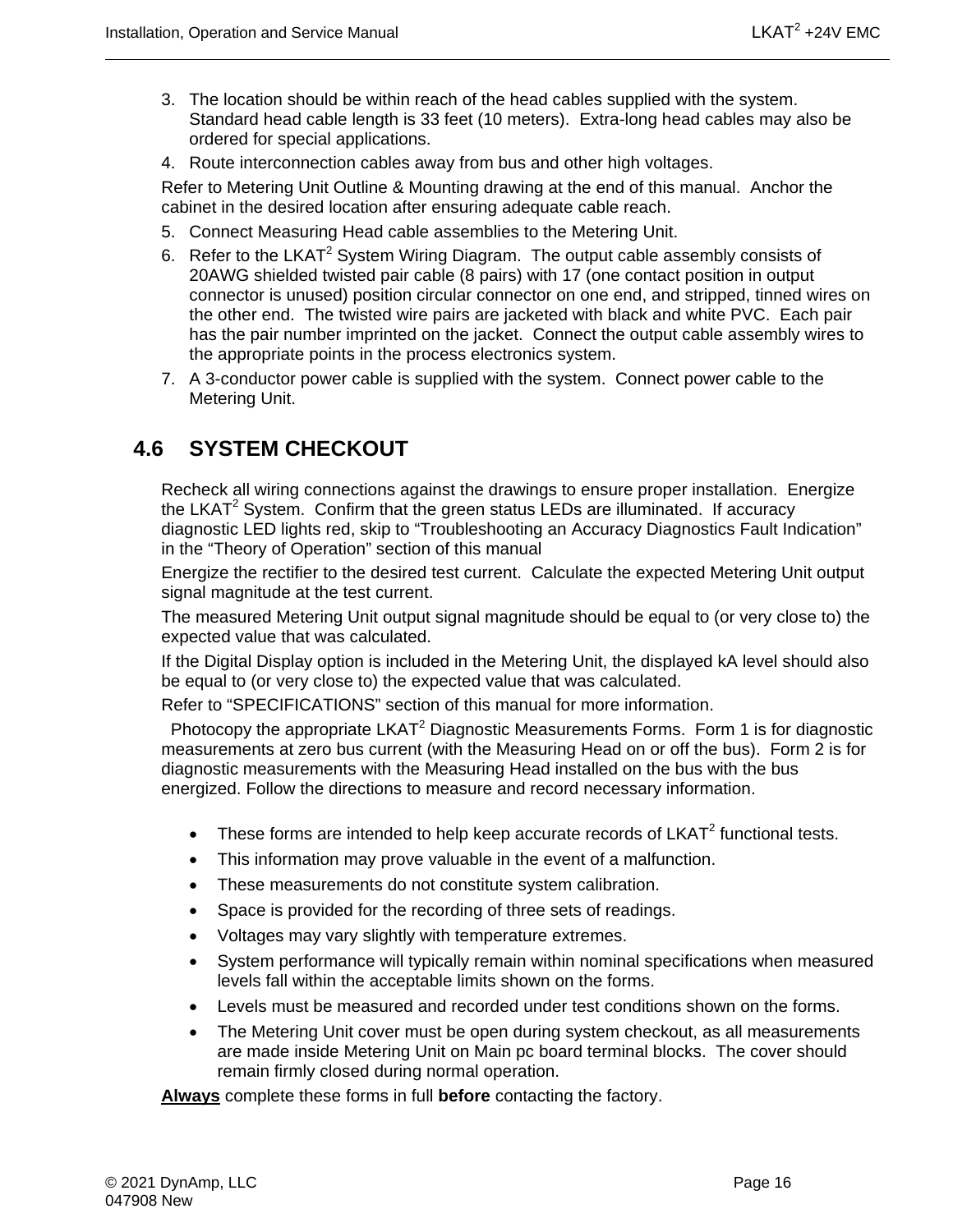#### **Form 1 LKAT2 Diagnostic Measurements Form – Zero Primary Current**

<span id="page-30-0"></span>Instructions:

- 1.) Ensure that the Metering Unit is energized and both head halves are mated and connected to the Metering Unit.
- 2.) Ensure that head is off bus, or that bus is de-energized.
- 3.) Measure and record the information below (make additional copies of this form as needed).
- 4.) Record Serial Numbers.

#### **ZERO PRIMARY CURRENT (Head may or may not be installed on bus); LKAT<sup>2</sup> SYSTEM must be ENERGIZED for AT LEAST ONE HOUR.**

**TEST CONDITIONS:**

| <b>MEASURE</b>                                              | $(+)$ DMM<br>at   | $(-)$ DMM<br>at | <b>ACCEPTABLE</b><br><b>RANGE</b> | <b>DATE</b> | <b>DATE</b> | <b>DATE</b> |
|-------------------------------------------------------------|-------------------|-----------------|-----------------------------------|-------------|-------------|-------------|
| $+V_{\text{Hall}}$<br>Supply-A                              | P4-1              | P4-3            | $+12V$<br>$(\pm 0.5V)$            |             |             |             |
| $+V_{\text{Hall}}$<br>Supply-A                              | P4-2              | P4-3            | $+12V$<br>$(\pm 0.5V)$            |             |             |             |
| $+15V$<br>supply                                            | P4-4              | P4-5            | $+15V$<br>$(\pm 0.5V)$            |             |             |             |
| $-15V$<br>supply                                            | P4-6              | P4-5            | $-15V$<br>$(\pm 0.5V)$            |             |             |             |
| Input<br>A <sub>1</sub>                                     | $P1-1$            | $P1-2$          | 0V<br>$(\pm 5mV)$                 |             |             |             |
| Input<br>A2                                                 | $P1-3$            | $P1-2$          | 0V<br>$(\pm 5mV)$                 |             |             |             |
| Input<br><b>B1</b>                                          | $P2-1$            | P2-2            | 0V<br>$(\pm 5mV)$                 |             |             |             |
| Input<br><b>B2</b>                                          | P <sub>2</sub> -3 | P2-2            | 0V<br>$(\pm 5mV)$                 |             |             |             |
| Output<br>Current<br>Loop<br>Burden at<br><b>Full-Scale</b> | P <sub>3</sub> -1 | P3-2            | 10.2V<br>max                      |             |             |             |

Serial Numbers :

Metering Unit

Measuring Head

A Half :

B Half :

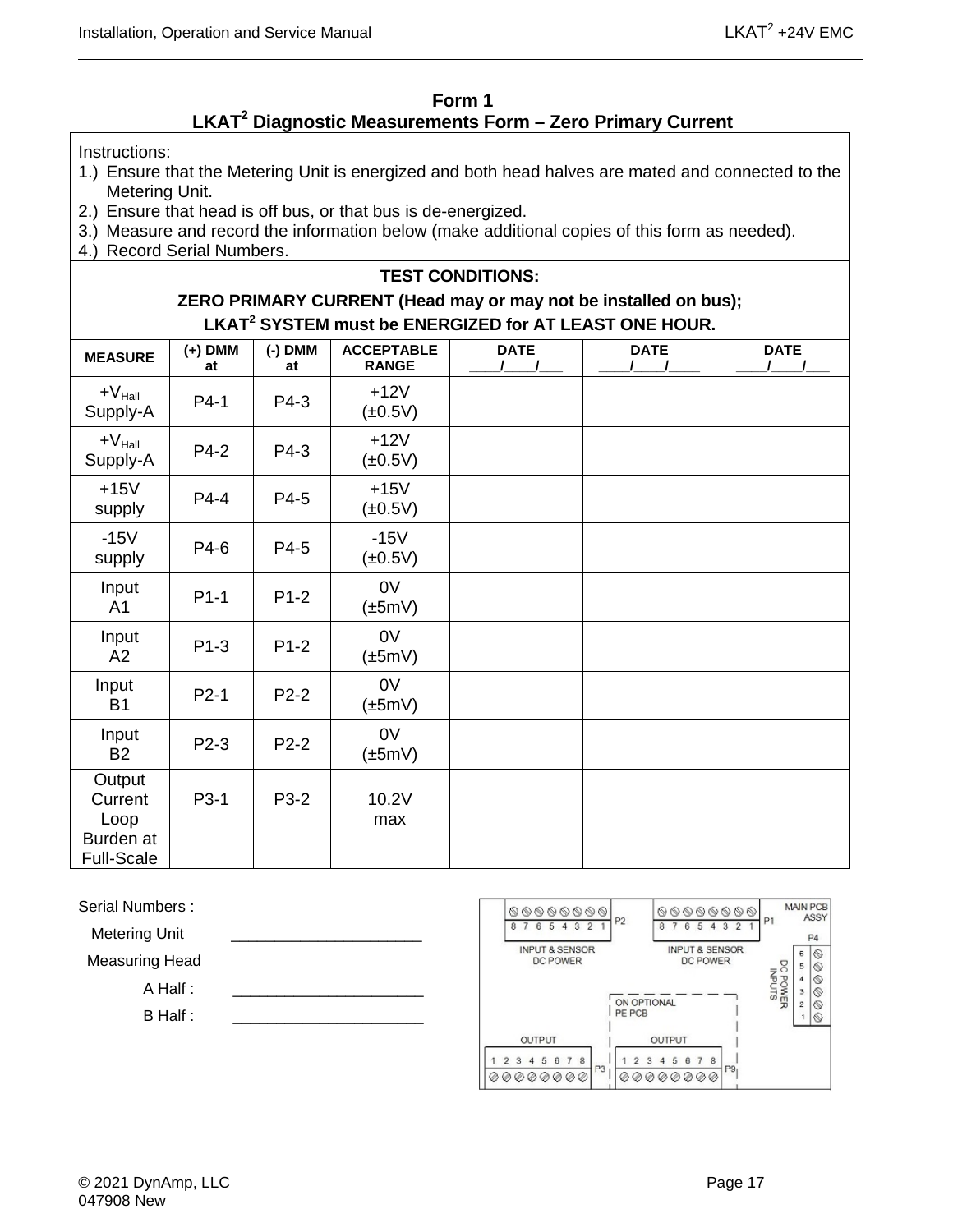#### **Form 2 LKAT2 Diagnostic Measurements Form – Energized Primary Bus**

<span id="page-31-0"></span>Instructions:

- 1.) Ensure that the Metering Unit is energized and both head halves are mated and connected to the Metering Unit.
- 2.) Ensure that head is on bus and that bus is energized.
- 3.) Measure and record the information below (make additional copies of this form as needed).
- 4.) Record Serial Numbers and Current Loop Burden Resistance (Ohms).

#### **TEST CONDITIONS:**

#### **ENERGIZED PRIMARY BUS ;**

**LKAT<sup>2</sup> SYSTEM must be ENERGIZED for AT LEAST ONE HOUR.**

| <b>MEASURE</b>                                           | $(+)$ DMM<br>at | $(-)$ DMM<br>at | <b>ACCEPTABLE</b><br><b>RANGE</b> | <b>DATE</b> | <b>DATE</b> | <b>DATE</b> |
|----------------------------------------------------------|-----------------|-----------------|-----------------------------------|-------------|-------------|-------------|
| $+V_{\text{Hall}}$<br>Supply-A                           | $P4-1$          | P4-3            | $+12V$<br>$(\pm 0.5V)$            |             |             |             |
| $+V_{\text{Hall}}$<br>Supply-A                           | P4-2            | P4-3            | $+12V$<br>$(\pm 0.5V)$            |             |             |             |
| $+15V$<br>supply                                         | $P4-4$          | P4-5            | $+15V$<br>$(\pm 0.5V)$            |             |             |             |
| $-15V$<br>supply                                         | P4-6            | P4-5            | $-15V$<br>$(\pm 0.5V)$            |             |             |             |
| Input<br>A <sub>1</sub>                                  | $P1-1$          | $P1-2$          | Within<br>±25mV of<br>Input A2    |             |             |             |
| Input<br>A2                                              | $P1-3$          | $P1-2$          | Within<br>±25mV of<br>Input A1    |             |             |             |
| Input<br><b>B1</b>                                       | $P2-1$          | $P2-2$          | Within<br>±25mV of<br>Input B2    |             |             |             |
| Input<br><b>B2</b>                                       | P2-3            | P2-2            | Within<br>±25mV of<br>Input B1    |             |             |             |
| Output<br>Current<br>Loop<br>Burden at<br>Full-<br>Scale | P3-1            | P3-2            | 10.2V<br>max                      |             |             |             |

Serial Numbers :

Metering Unit

Measuring Head

A Half  $\cdot$ 

B Half :

Current Loop Burden Resistance

 $(Ohms)$ 

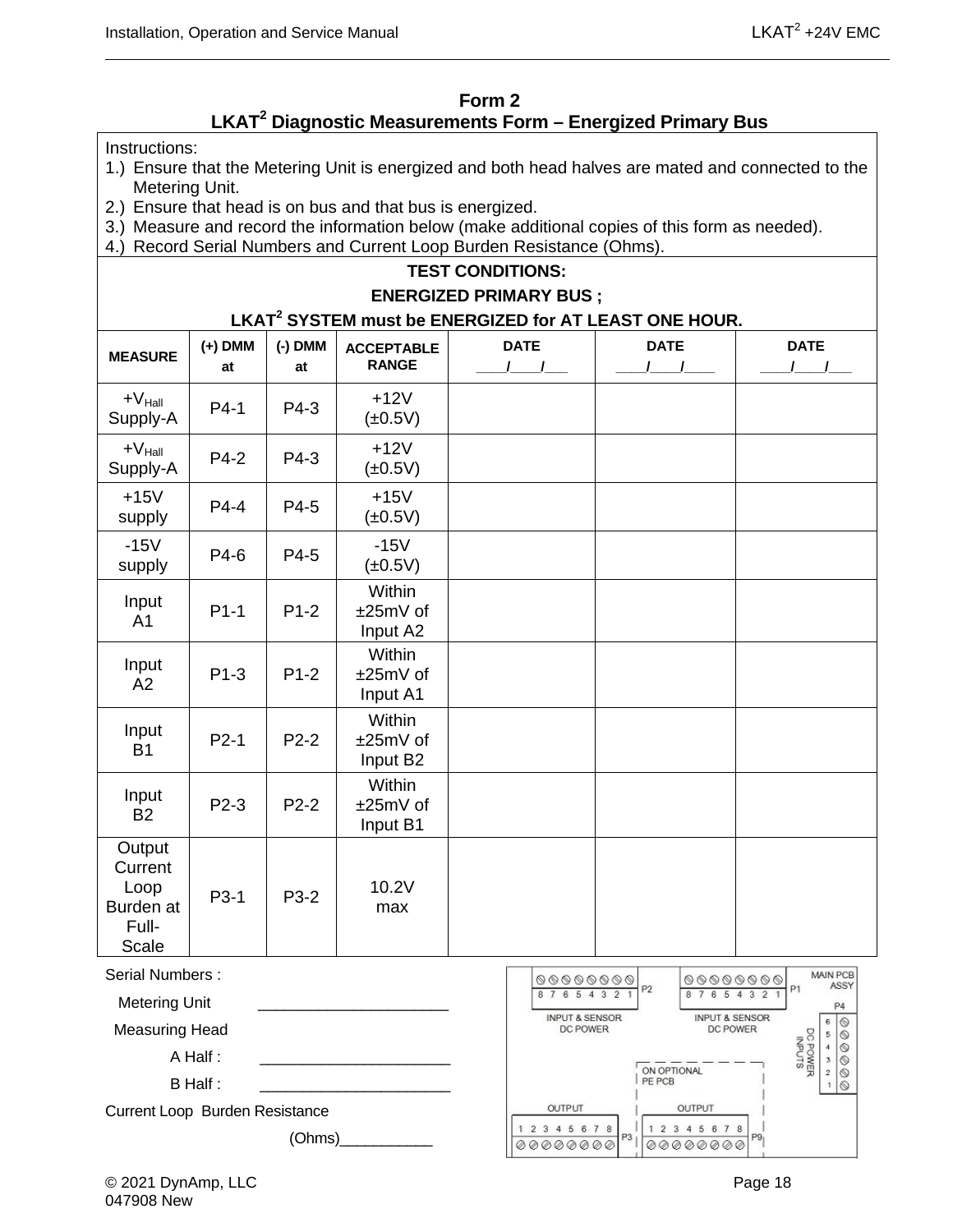## <span id="page-32-0"></span>**5. THEORY OF OPERATION**

## <span id="page-32-1"></span>**5.1 GENERAL**

The LKAT<sup>2</sup> System uses open-loop, open-path (OLOP) technology to convert the magnetic field associated with a current carrying conductor into an isolated milliampere current loop output. This output is scaled to be proportional to the primary conductor current. In addition, a local digital display of the primary bus current (in kiloAmperes) is visible when the optional RMS Display pc board is added to Metering Unit.

Each Measuring Head is a sealed unit and is not designed for repair in the field. However, a working knowledge of the LKAT<sup>2</sup> System theory of operation will help facilitate timely and accurate diagnosis in the event of problems.

## <span id="page-32-2"></span>**5.2 OLOP TECHNOLOGY**

The term "open-loop" means that the magnetic circuit does not generate an opposing magnetic field to null the field produced by the primary conductor inside the Measuring Head. The term "open-path" indicates that the sensor is an air-core design, without magnetic core material.

The LKAT<sup>2</sup> System operation is based on Ampere's Law, which states: "the line integral of B (magnetic flux density) around any closed path is equal to  $\mu_0$  (permeability multiplied by current)". In practical terms, this means that integrating a closed path around a primary conductor will yield a value proportional to the net primary current.

This integration is implemented using a specific array of Hall Effect ICs. The LKAT<sup>2</sup> System effectively minimizes errors typically present in other open-loop sensors: zero drift, thermal drift, position sensitivity, and susceptibility to external magnetic fields. The absence of a magnetic core practically eliminates errors due to saturation, hysteresis, and core set (remanence) commonly associated with ferrite material.

A generalized block diagram of the LKAT<sup>2</sup> System is shown in Figure 5.1.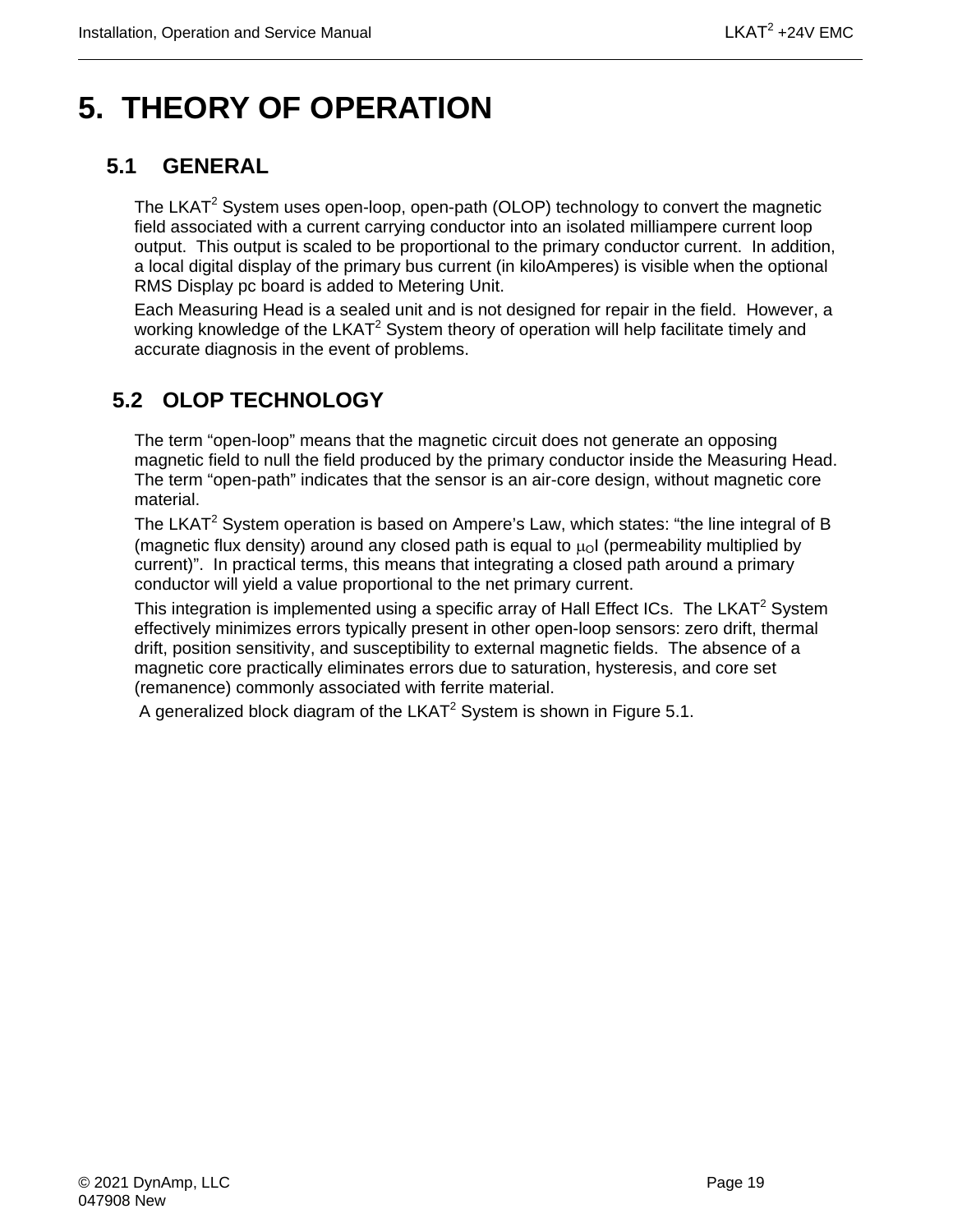

**Figure 5.1 Block Diagram of the LKAT2 System**

#### <span id="page-33-1"></span><span id="page-33-0"></span>**5.3 SYSTEM FUNCTIONAL DESCRIPTION**

The flux density associated with the primary current is sensed by arrays of Hall ICs in the Measuring Head. The outputs of these devices are summed and filtered, then transmitted to the Metering Unit where these signals are dc biased and scaled. The Accuracy Diagnostics status LEDs and relay contacts are driven by a signal input that compares the various Hall groups with voltage setpoints. When the Hall group signal exceeds the reference, the green LED will go out and the red LED will illuminate. The relay coil will change state under the same conditions. The Trip Setpoint LEDs and relay contacts operate in a similar manner.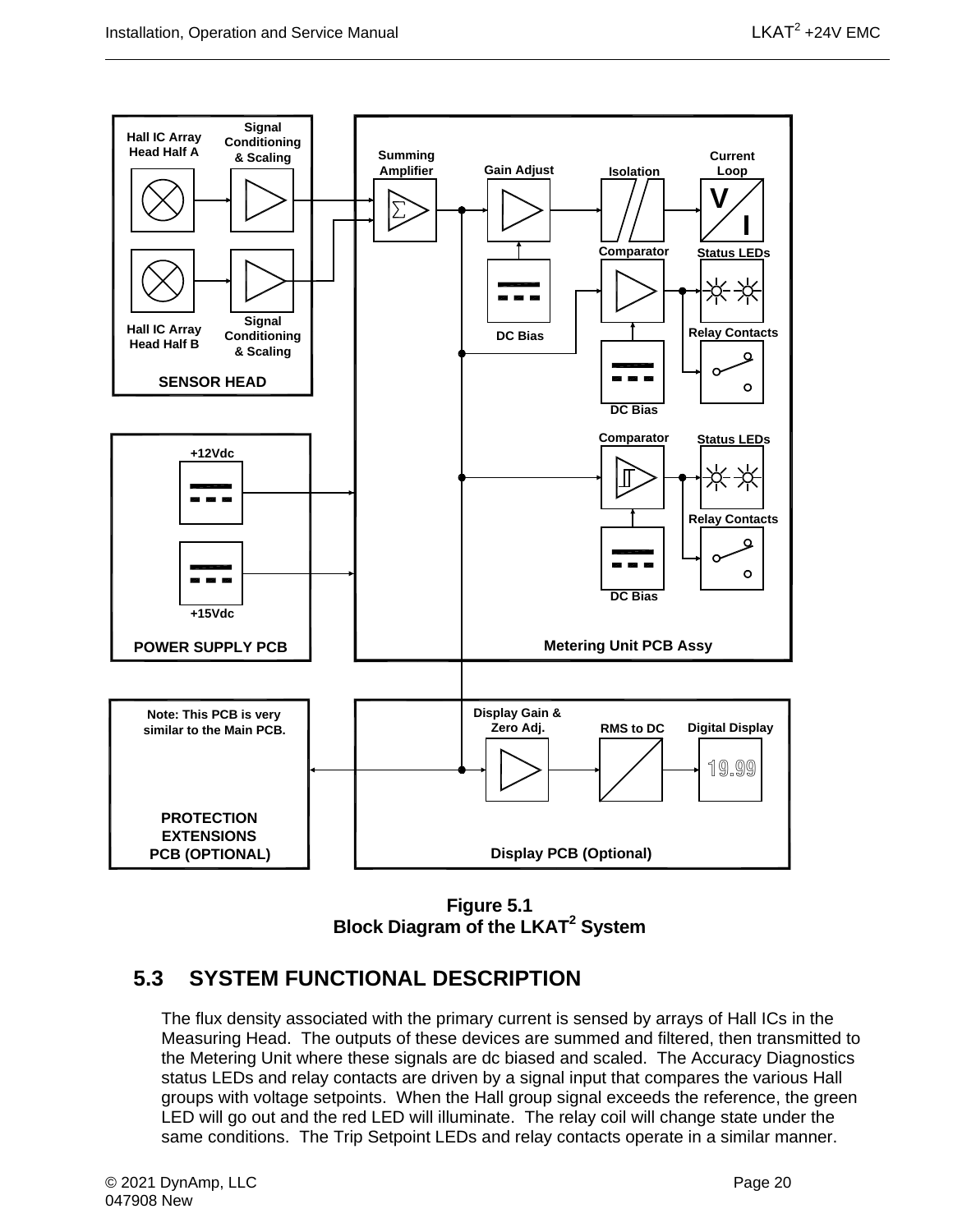Main PCB LED is a RED / GREEN the Accuracy Diagnostics status LED. This LED indicator and Main PCB relay CR2 contacts may be used to monitor the following conditions:

- Measuring Head imbalance
- Power supply failure
- Measuring Head disconnected
- Sensor electronics failure
- Other circuit failures causing loss of measurement accuracy

Occurrence of one or more of the conditions above will change the state of the CR2 relay coil, changing the state of the contacts and changing the LED indication from green to red. Refer to the section "Troubleshooting an Accuracy Diagnostics Fault Indication" in this section for more information about determining the cause and eliminating a fault condition.

Refer to section "Failsafe" / "Non-Failsafe" Configuration in this chapter for more information about Alarm Relays.

## <span id="page-34-0"></span>**5.4 LKAT2 METERING UNIT**

Refer to drawings in the back of this manual.

Input power connects to the Power Supply pc board assembly. The power supply pc board includes a non-replaceable slo-blo type fuse, in-rush and overcurrent protection, as well as MOV overvoltage clamping. The power supply provides outputs of  $\pm$ 15Vdc and  $+12$ Vdc required by the system electronics. These outputs connect to the Main pc board assembly via a short wire harness.

Connections to the Measuring Head are made via the Main pc board assembly.

## <span id="page-34-1"></span>**5.5 LKAT2 MEASURING HEAD INTERCHANGEABILITY**

DO NOT connect LKAT Classic or LKAT Plus Measuring Head to an LKAT<sup>2</sup> Metering Unit doing so will damage the Measuring Head.

LKAT<sup>2</sup> Measuring Heads of various sizes will operate properly when connected to the LKAT<sup>2</sup> Metering Unit. However, the LKAT<sup>2</sup> System is *factory calibrated as a system*. As a result, optimal measurement accuracy is achieved when the Metering Unit is connected to the head it was calibrated with, and installed on the size bus bar it was designed for.

#### <span id="page-34-2"></span>**5.6 TROUBLESHOOTING AN ACCURACY DIAGNOSTICS FAULT INDICATION**

A problem may be detected when the  $LKAT^2$  System is energized with A and B head cables connected to the Metering Unit. When the Main PCB AD status LED illuminates RED and / or Main PCB CR2 status relay coil changes state, a possible fault condition has been detected. This is true whether or not the Measuring Head is installed on the bus. The following table is intended to help the user determine and eliminate the cause of the fault.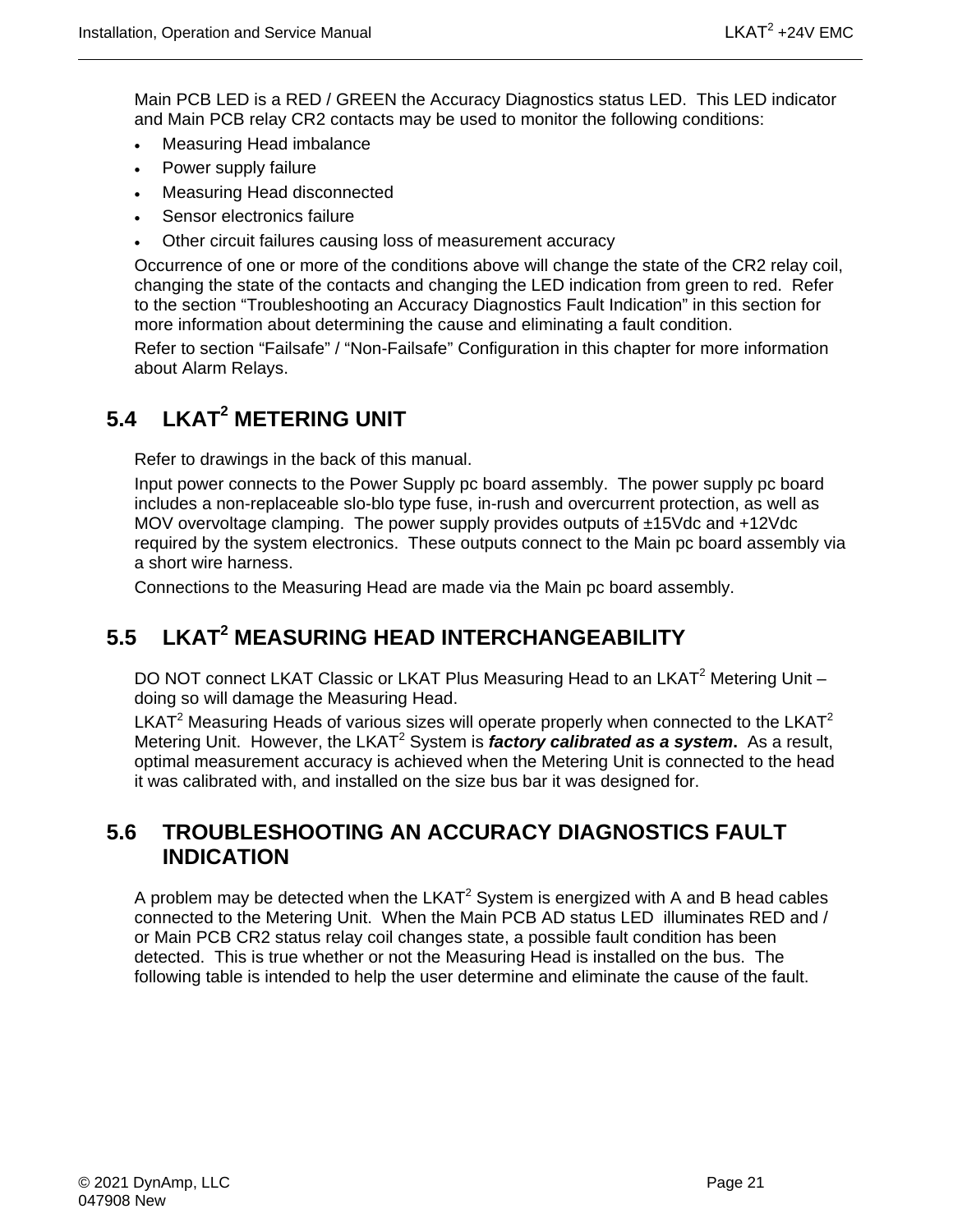<span id="page-35-1"></span>

| Green LED<br>Main | Main<br>Red LED | Contact<br>-3 to P3-5<br>ကု<br>ဣ | $\overline{6}$<br><b>BUS</b> | OFF<br>SUS | Possible problem                     | Action / Check                                                                                                       |
|-------------------|-----------------|----------------------------------|------------------------------|------------|--------------------------------------|----------------------------------------------------------------------------------------------------------------------|
| ON                | <b>OFF</b>      | Open                             | X                            | $\sf X$    | System operating<br>properly         |                                                                                                                      |
| <b>OFF</b>        | <b>OFF</b>      | Closed                           | X                            | X          | No input power                       | Verify input power connection                                                                                        |
| <b>OFF</b>        | <b>OFF</b>      | Closed                           | X                            | $\sf X$    | DC power supply<br>problem           | Verify DC power on main PCB                                                                                          |
| <b>OFF</b>        | <b>ON</b>       | Closed                           | X                            | $\times$   | <b>Head halves</b><br>disconnected   | Verify head interconnections at Metering<br>Unit                                                                     |
| <b>OFF</b>        | ΟN              | Closed                           | X                            |            | Head imbalance                       | Adjust position of head for green ON, red<br><b>OFF</b>                                                              |
| <b>OFF</b>        | <b>ON</b>       | Closed                           | X                            | $\sf X$    | <b>Measuring Head</b><br>malfunction | Measure head input signals at zero bus<br>current; output should be < 5mVdc;<br>substitute known good Measuring Head |
| <b>OFF</b>        | ON              | Closed                           | X.                           | X          | Other problem                        | Contact factory                                                                                                      |

**Table 5.1 Troubleshooting an Accuracy Diagnostics Fault Indication** 

## <span id="page-35-0"></span>**5.7 SYSTEM CALIBRATION OVERVIEW**

DynAmp does not specify exact required intervals of calibration for its products. The end user of the product is responsible for identifying the appropriate interval between calibrations. The intervals should be determined based on the following factors:

- Requirements of a Quality Management System
- Accuracy and permissible limits of errors
- Purpose and usage
- Experience with similar products
- Stability of the product
- Past history
- Other characteristics of the product

Reference: "ISO/IEC 17025:2017, General requirements for the competence of testing and calibration laboratories" and Laboratory Accreditation Bureau "Guidance for Documenting and Implementing ISO/IEC 17025:2005 and Laboratory Guidance."

As a guideline, DynAmp recommends a 24-month interval of calibration for all permanently installed products and a 12-month interval of calibration for all products used in portable applications.

Calibration may be performed as:

- Field Calibration (On Process Bus)
- Field Calibration (On Test Bus)
- **Factory Calibration**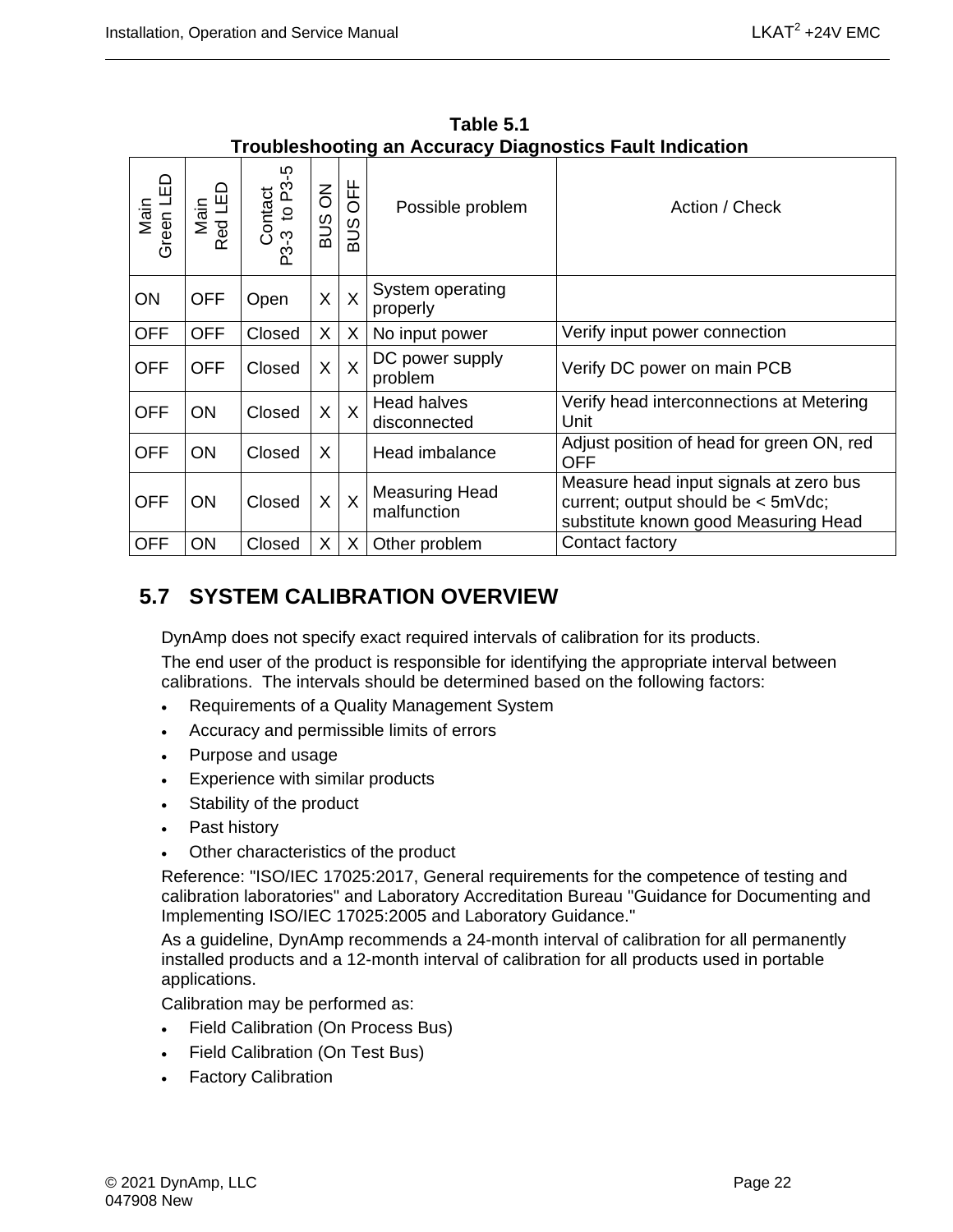#### **IMPORTANT NOTE**

DynAmp, LLC assumes no responsibility for the accuracy of  $LKAT<sup>2</sup>$  Systems calibrated by any person other than a DynAmp, LLC Technician.

Generally, system calibration compares the output of the device under test ("DUT") to a reference.

The best calibration method is to return  $LKAT<sup>2</sup>$  Systems to the factory for calibration on a test bus in a very controlled environment with extremely stable and accurately measured current. This requires that the LKAT<sup>2</sup> Measuring Head be removed from process bus. The head and associated Metering Unit must be returned together, and should have the same serial number. The signal output and input power cable assemblies do not need to be returned for factory calibration. Specific details of factory calibration are beyond the scope of this manual.

Field calibration is possible using a 0.1% accurate current measurement system, such as the DynAmp LKP, LKCO or Opti-Cal as a reference. Due to significantly larger size and mass, it may be difficult to install a comparably rated LKP Measuring Head in on the same bus as the LKAT<sup>2</sup>. An existing LKCO or DynAmp's portable Opti-Cal system is better suited for this purpose.

Field calibration accuracy depends on the stability of the test bus current, the accuracy of the reference current measurement system and ammeters, as well as the linearity of the LKAT<sup>2</sup> System.

### <span id="page-36-0"></span>**5.8 CALIBRATION ADJUSTMENTS**

#### **IMPORTANT NOTE**

To avoid injury and/or electrical shock, personnel performing calibration must review and observe all hazard warnings and safety precautions stated throughout this product manual.

LKAT<sup>2</sup> System calibration adjustments are summarized below.

All Bias and Zero adjustments are made at zero bus current.

All Scaling and Gain adjustments are typically made at full-scale current.

Refer to pc board assembly drawings at the end of this manual for location of switches and potentiometers, as well as tables listing proper switch settings. Except for step 1) below, each table is shown on the appropriate pc board assembly drawing.

Forms 1 and 2 are used to check and record system power supply and channel voltages.

Main PCB – Current Loop Output

- Output Bias (coarse) : SW2C…SW2F
- Output Type : SW6
- Output Gain (coarse) : SW3
- Output Bias (fine) : Trimpot
- Output Gain (fine): Trimpot

#### Main PCB – Trip 1 Setpoint

- Trip 1 Protection Polarity : SW2A and SW2B
- Trip 1 Setpoint : Trimpots (medium) and (fine)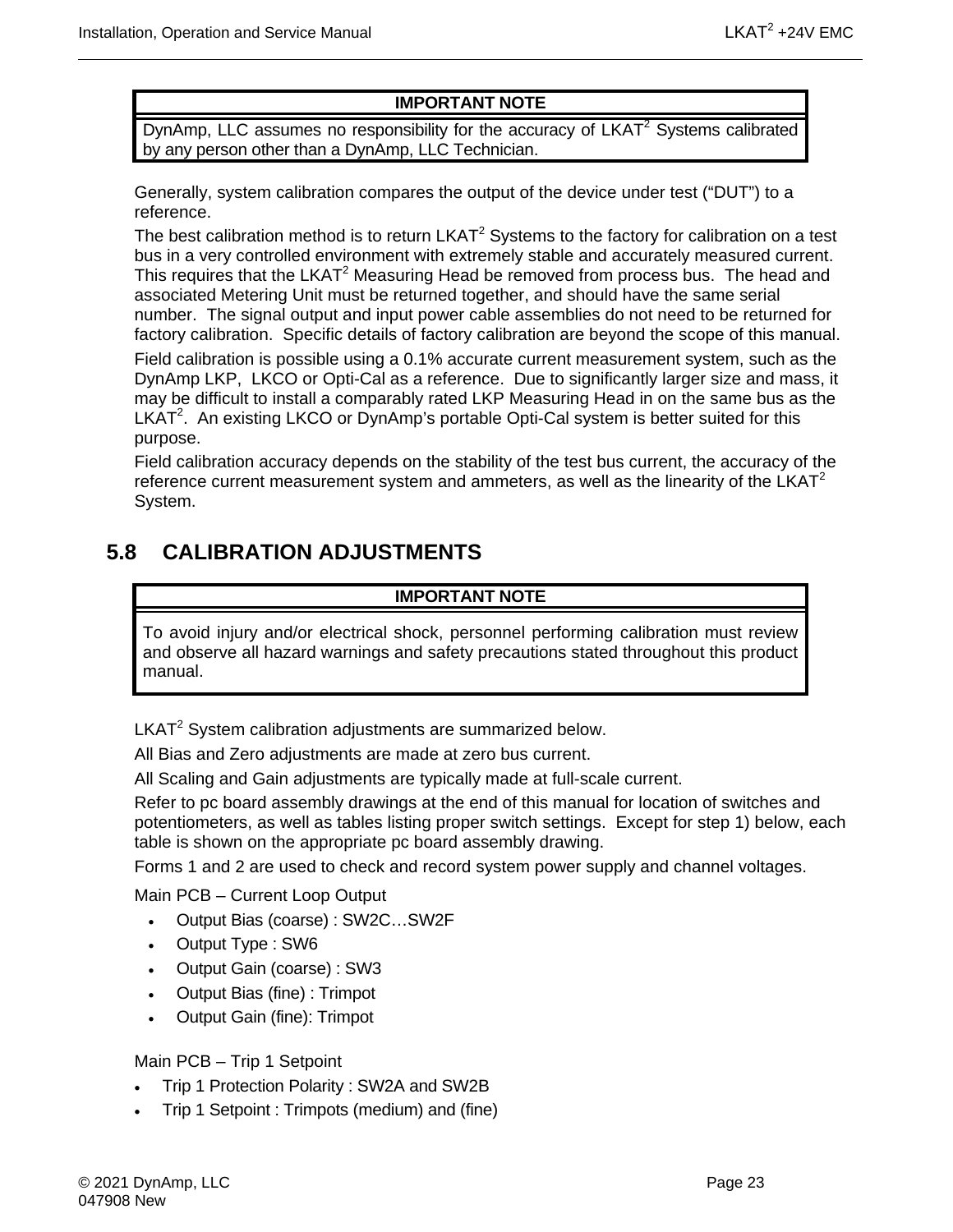Optional PE PCB – Current Loop Output

- Output Bias (coarse) : SW4
- Output Type : SW5
- Output Gain (coarse) : SW1 and SW2
- Output Bias (fine) : Trimpot
- Output Gain (fine) : Trimpot

Optional PE PCB – Trip 2 & 3 Setpoints

- Trip 2 Protection Polarity : SW3
- Trip 2 Setpoint : R33 (medium) and R46 (fine)
- Trip 3 Protection Polarity : SW3
- Trip 3 Setpoint : R34 (medium) and R47 (fine)

Optional RMS Display PCB – Display

- Decimal Point position
- DPM Mode
- RMS Signal Conditioning Options : SW1F, G, & H (SW1-6, 7, & 8)
- Input Scale Factor: SW1E (SW1-5)
- Input Attenuation : SW1A, B, C, & D (SW1-1, 2, 3, & 4)
- DPM Gain (fine) : R12

#### **NOTE**

The Optional PE and/or RMS Display pc board assemblies may be added, configured and calibrated in the field. In this case, the Main pc board assembly output signal is used as the reference output signal with the  $LKAT<sup>2</sup>$  System measuring normal bus current.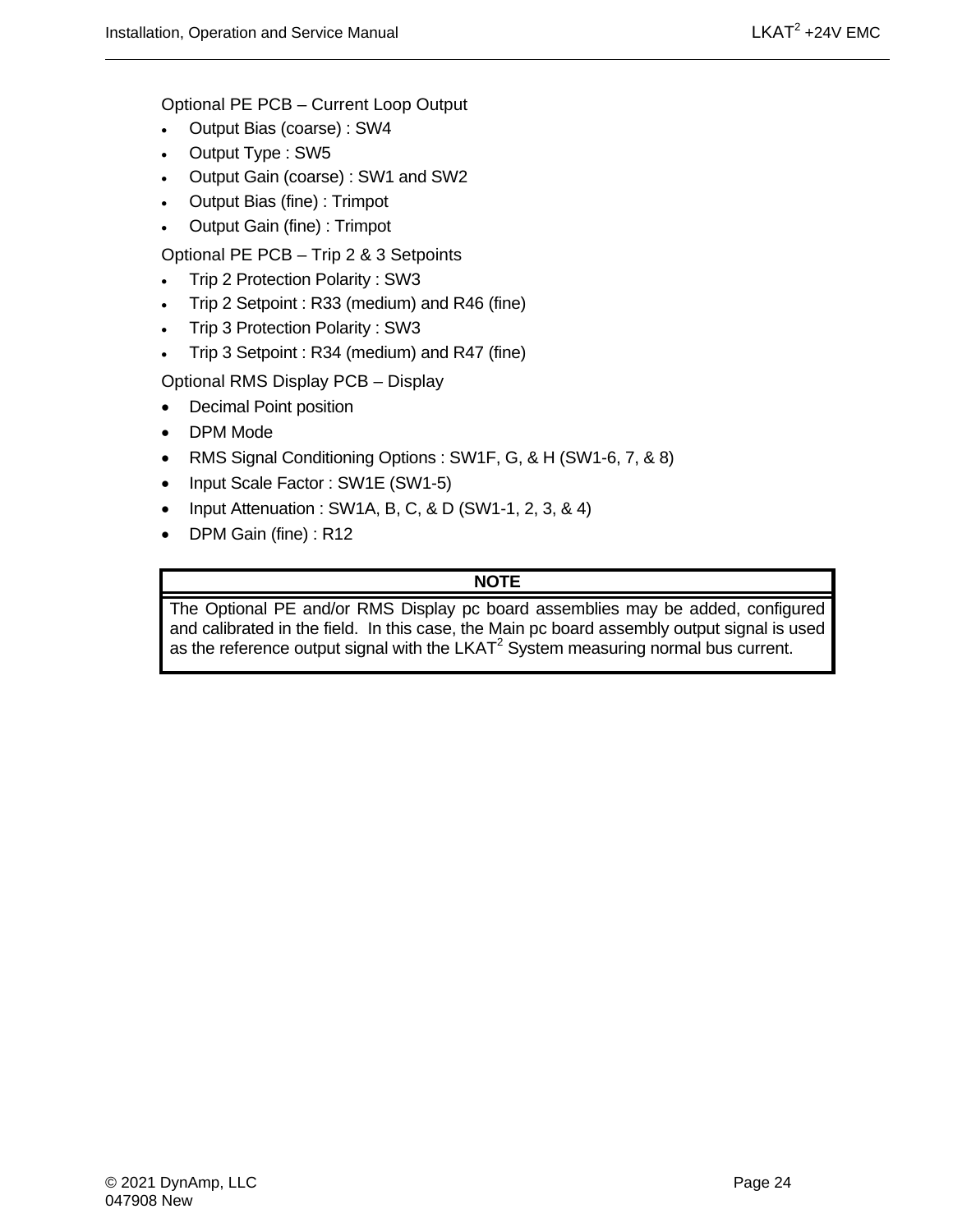## <span id="page-38-0"></span>**5.9 FIELD CONFIGURATION OF TRIP SETPOINTS**

Trip setpoints may be re-configured on site for any level between 5% and 100% of full-scale. The trip polarity may also be re-configured on site. However, the Accuracy Diagnostics trip setpoint should not be adjusted without consulting the factory.

Refer to assembly drawings for the Main pc board and PE pc board (optional) included at the end of this manual. To change trip polarity adjust SW2A and SW2B according to the table on the assembly drawing.

The trip setpoint is proportional to the current where the trip will occur: "Trip Current" – from Metering Unit nameplate.

The easiest method to check or change trip setpoints is to use the DynAmp LKAT MUT system which is specifically designed to simplify this process as well as verify proper operation afterwards.

To configure the trip setpoint without the LKAT MUT or complete test stand, the following method can be used.

Refer to Table 5.2, "Trip Configuration Details". Measure the existing setpoint voltage ( $V_{\text{STP}}$ ); use the equation below to calculate the new setpoint voltage. Adjust coarse and fine potentiometers to produce calculated New  $V<sub>STPT</sub>$ .

|                                 |     | New Trip Current     |  |                             |  |
|---------------------------------|-----|----------------------|--|-----------------------------|--|
| New $V_{\footnotesize\rm STPT}$ | $=$ | Old Trip Current X   |  | Old $V_{\tt STPT}$          |  |
| Example:                        |     | Old $VSTPT$          |  | 7V                          |  |
|                                 |     | Old Trip Current $=$ |  | 70kA                        |  |
|                                 |     | New Trip Current $=$ |  | 80kA                        |  |
|                                 |     | 80kA<br>70kA         |  | X 7V = 8V (New $V_{STPT}$ ) |  |

#### **Table 5.2 Trip Configuration Details**

<span id="page-38-1"></span>

| <b>Trip Circuit</b>                                                                                           | $V_{STPT}$ Location | Medium Adjust<br>Trimpot | Fine Adjust<br>Trimpot |  |
|---------------------------------------------------------------------------------------------------------------|---------------------|--------------------------|------------------------|--|
|                                                                                                               | TP6                 | R91                      | R98                    |  |
| (Main)                                                                                                        | (Main)              |                          |                        |  |
| 2                                                                                                             | TP2                 | R33                      | R46                    |  |
| (PE)*                                                                                                         | (PE)*               |                          |                        |  |
| 3                                                                                                             | TP3                 | R34                      | R47                    |  |
| $(PE)^*$                                                                                                      | $(PE)^*$            |                          |                        |  |
| Use TP0 for zero volt reference (circuit common) for voltage measurements for trip setpoint<br>configuration. |                     |                          |                        |  |

\* Optional

#### **NOTE**

The LKAT $2$  is supplied with factory configured trip setpoints configured as specified in the  $LKAT<sup>2</sup>$  Worksheet at the time of order. If the trip setpoints are reconfigured in the field, the customer must realize that the trip setpoints shown on the LKAT $2$  Metering Unit nameplate will no longer be correct. In this case, DynAmp suggests that the nameplate be changed to reflect the new trip setpoint (following reconfiguration).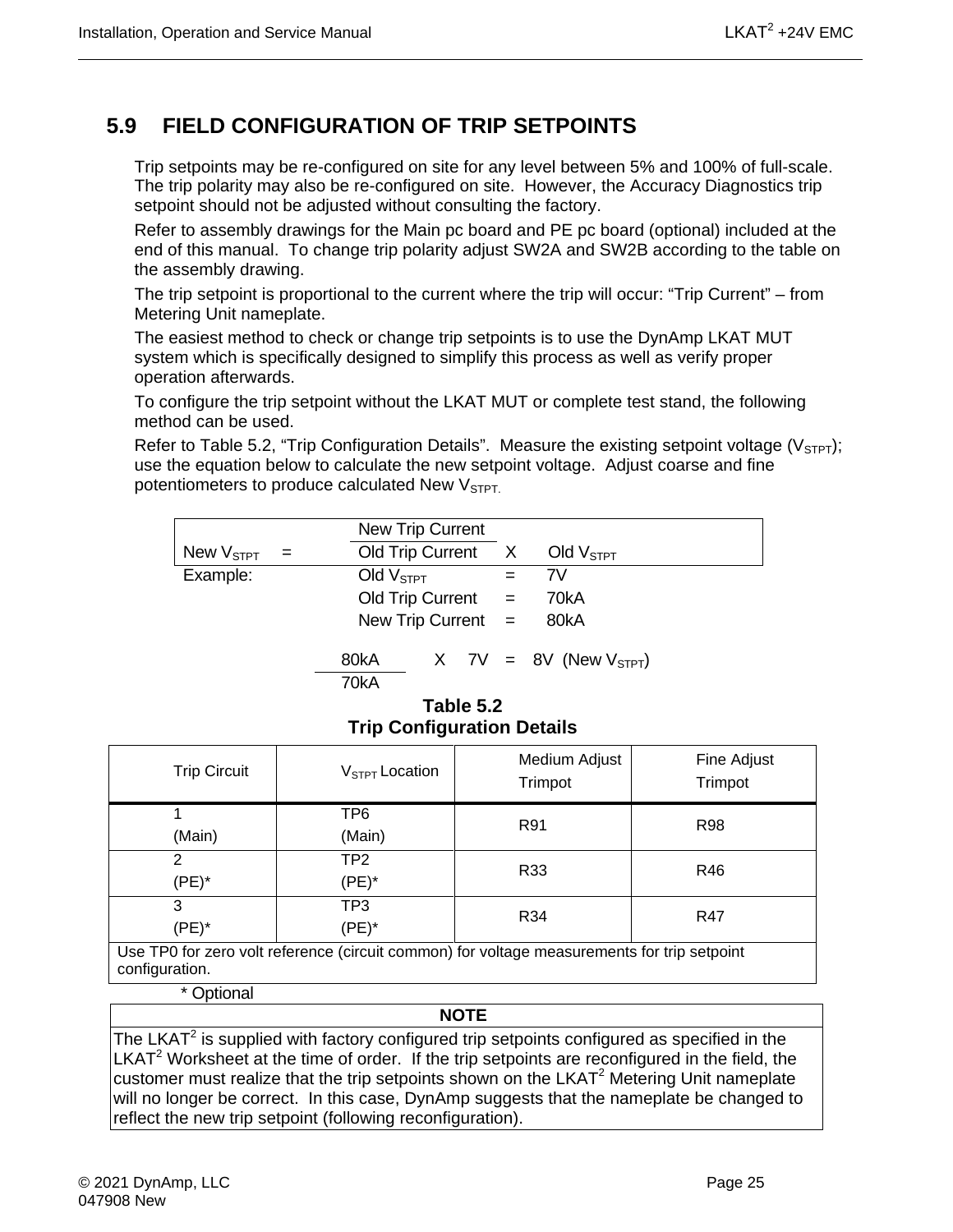## <span id="page-39-0"></span>**5.10 EARTH GROUNDING**

Here is a detailed description of the Earth Ground connection path:

- 1. The input power cable assembly connects CONN4 to the mains power.
- 2. Refer to the LKAT<sup>2</sup> System Wiring Diagram and wire system accordingly.
- 3. The earth ground wire connects from CONN4 to the FLTR1 metal case only. The FLTR1 metal enclosure is not connected to copper foil traces on the Power Supply PC Board Assembly, the steel standoff inserts or the steel PCB mounting bracket.
- 4. The Earth Ground connection is only used to shunt common mode noise to earth.

#### **IMPORTANT NOTE:**

There are no electrical connection from any part of the LKAT Main PCB or its optional daughter PCBs to Earth / Chassis ground or the steel PCB mounting bracket or panel. There is no electrical connection between the steel PCB mounting bracket or panel to Earth Ground.

#### <span id="page-39-1"></span>**5.11 CONFIGURING THE LOW PASS FILTER**

The LKAT<sup>2</sup> System includes a two pole configurable low pass filter. This filter may be enabled without affecting the scaling of the output in the pass band. The frequency response of the LKAT<sup>2</sup> without the low pass filter activated is shown in Figure 3.1.

Refer to the Main pc board assembly drawing at the end this manual. To configure the low pass filter, set switches as shown in the table below.

<span id="page-39-2"></span>

| <b>SW1 position</b>   |     |     |     |     |
|-----------------------|-----|-----|-----|-----|
| No low pass filtering | OFF | OFF | OFF | ΟN  |
| 330 Hz cutoff         | OFF | OFF | ΟN  | OFF |
| 660 Hz cutoff         | ΟN  | ЭN  | ОN  | OFF |

**Table 5.3 Low Pass Filter Switch Settings**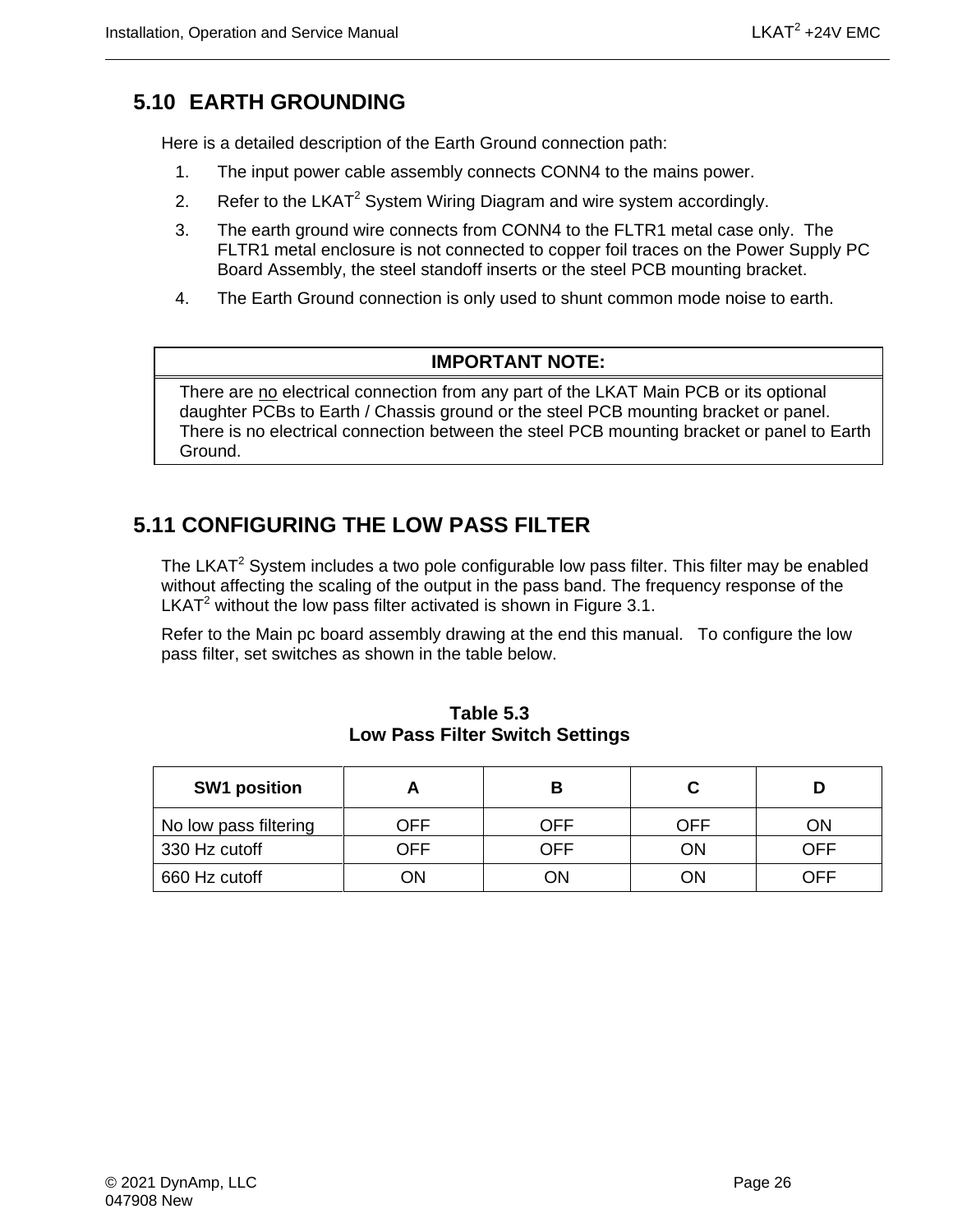## <span id="page-40-0"></span>**5.12 "FAILSAFE" / "NON-FAILSAFE" CONFIGURATION**

The LKAT<sup>2</sup> System relay outputs are failsafe as factory configured. When the system is energized, all relay coils are energized and all contacts change state; that is, open contacts close and closed contacts open. During any alarm condition, relay coils de-energize, which changes the state of the relay contacts.

In the failsafe configuration, loss of input power to the  $LKAT<sup>2</sup>$  Metering Unit de-energizes the alarm relay coils. This causes the relay contacts to change state and indicate an alarm condition.

For some applications, the user requires that Trip1 to be "non-failsafe". That is, the system should not produce an alarm when there is loss of input power. Alarm conditions other than loss of input power must continue to result in an alarm. Trip1 relay contacts can be configured for Non-Failsafe operation. AD relay contacts are failsafe only. Trip2 and Trip3 relay contacts (present on optional PE PCB assembly) are failsafe only.

Table 5.4 shows the status of the  $LKAT^2$  alarm relay contacts. The alarm relay contact condition is shown as it exists at the customer connections to the metering unit.

<span id="page-40-1"></span>To convert the LKAT<sup>2</sup> System Trip1 to non-failsafe operation requires modification of the Main pc board assembly, and modification of an internal wiring harness. Contact factory. Refer to the Main pc board assembly drawing at the end of this manual.

| <b>Non-Failsafe Metering Unit Configuration</b> |              |                     |                           |                              |  |  |
|-------------------------------------------------|--------------|---------------------|---------------------------|------------------------------|--|--|
| Alarm<br>Name                                   | Contact Set  | <b>POWER</b><br>OFF | POWER ON<br><b>NORMAL</b> | POWER ON<br>ALARM<br>TRIPPED |  |  |
| Trip2                                           | P9-6 to P9-8 | Closed              | Open                      | Closed                       |  |  |
|                                                 | P9-6 to P9-7 | Open                | Closed                    | Open                         |  |  |
| Trip3                                           | P9-3 to P9-5 | Closed              | Open                      | Closed                       |  |  |
|                                                 | P9-3 to P9-4 | Open                | Closed                    | Open                         |  |  |
| Trip1                                           | P3-6 to P3-8 | <b>Open</b>         | Open                      | Closed                       |  |  |
|                                                 | P3-6 to P3-7 | <b>Closed</b>       | Closed                    | Open                         |  |  |
| AD                                              | P3-3 to P3-5 | Closed              | Open                      | Closed                       |  |  |
|                                                 | P3-3 to P3-4 | Open                | Closed                    | Open                         |  |  |

#### **Table 5.4 LKAT2 Alarm Relay Status**

| Alarm<br>Name | <b>Contact Set</b> | <b>POWER</b><br>OFF | <b>POWER ON</b><br>NORMAL | POWER ON<br>ALARM<br><b>TRIPPED</b> |  |
|---------------|--------------------|---------------------|---------------------------|-------------------------------------|--|
| Trip2         | P9-6 to P9-8       | Closed              | Open                      | Closed                              |  |
|               | P9-6 to P9-7       | Open                | Closed                    | Open                                |  |
| Trip3         | P9-3 to P9-5       | Closed              | Open                      | Closed                              |  |
|               | P9-3 to P9-4       | Open                | Closed                    | Open                                |  |
| Trip1         | P3-6 to P3-8       | <b>Open</b>         | Open                      | Closed                              |  |
|               | P3-6 to P3-7       | <b>Closed</b>       | Closed                    | Open                                |  |
| AD            | P3-3 to P3-5       | Closed              | Open                      | Closed                              |  |
|               | P3-3 to P3-4       | Open                | Closed                    | Open                                |  |
|               |                    |                     |                           |                                     |  |

(As found at Customer Connection to Metering Unit)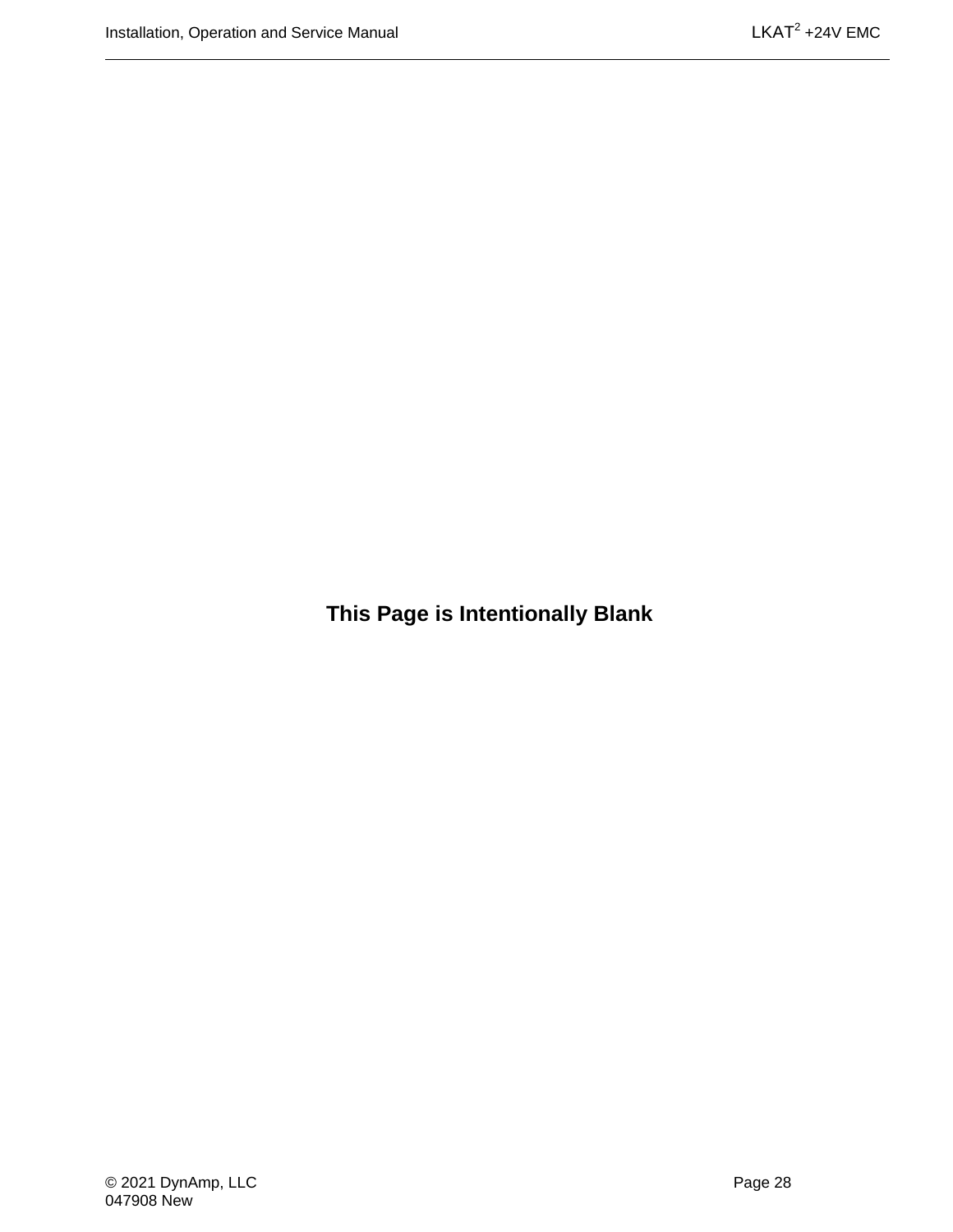## <span id="page-42-0"></span>**6. MAINTENANCE & SPARE PARTS**

### <span id="page-42-1"></span>**6.1 PERIODIC MAINTENANCE**

As is true with any electronic system, proper maintenance will tend to prolong the service life. DynAmp, LLC recommends the following program be performed at the recommended interval to prevent or detect damage to the  $LKAT<sup>2</sup>$  System and to ensure reliable performance. Always use appropriate measures to correct any problems found. Following the suggested maintenance schedule may assist in early diagnosis of problem(s) to minimize repairs and down time.

#### **IMPORTANT NOTE:**

If Main pc board LED (AD Status LED) is illuminated RED and / or the status relay coil de-energizes, a fault condition may exist in the  $LKAT<sup>2</sup>$  electronics. When this occurs, the system may require immediate attention. Refer to "Troubleshooting an Accuracy Diagnostics Fault Indication", in the "Theory of Operation" section of this manual.

## <span id="page-42-2"></span>**6.2 ANNUAL MAINTENANCE**

Refer to the "Calibration" section of this manual for calibration intervals.

If possible, perform the steps described in section titled "System Checkout" in the "Installation" section of this manual at least once per year to verify performance of the  $LKAT^2$  System. This may help to prevent or detect damage to the system and to ensure reliable performance. Use appropriate measures to correct any problems found. If  $LKAT<sup>2</sup>$  System equipment is exposed to extreme temperatures, DynAmp, LLC recommends these steps be performed during the hottest time of the year.

In addition, the following steps should be performed once each year as part of annual maintenance:

- 1. Visually inspect Measuring Head and interconnection cable for evidence of severe overheating, cracks, separation of bonded surfaces, or excessive corrosion. Record any suspect conditions.
- 2. Inspect the Measuring Head mounting screws and adjust as needed.
- 3. Visually inspect Metering Unit for evidence of severe overheating, corrosion, or condensation. Record any suspect conditions and take appropriate action.
- 4. Clean as necessary; remove any oil or grease with a mild detergent. Do not use abrasives or strong chemical solvents as they may damage the cables or erase the silkscreen markings from the Metering Unit.
- 5. Disconnect power to the system before servicing.

### **CAUTION**

To avoid the risk of shock and electrocution, always disconnect all cable assemblies before performing any cleaning on the Metering Unit.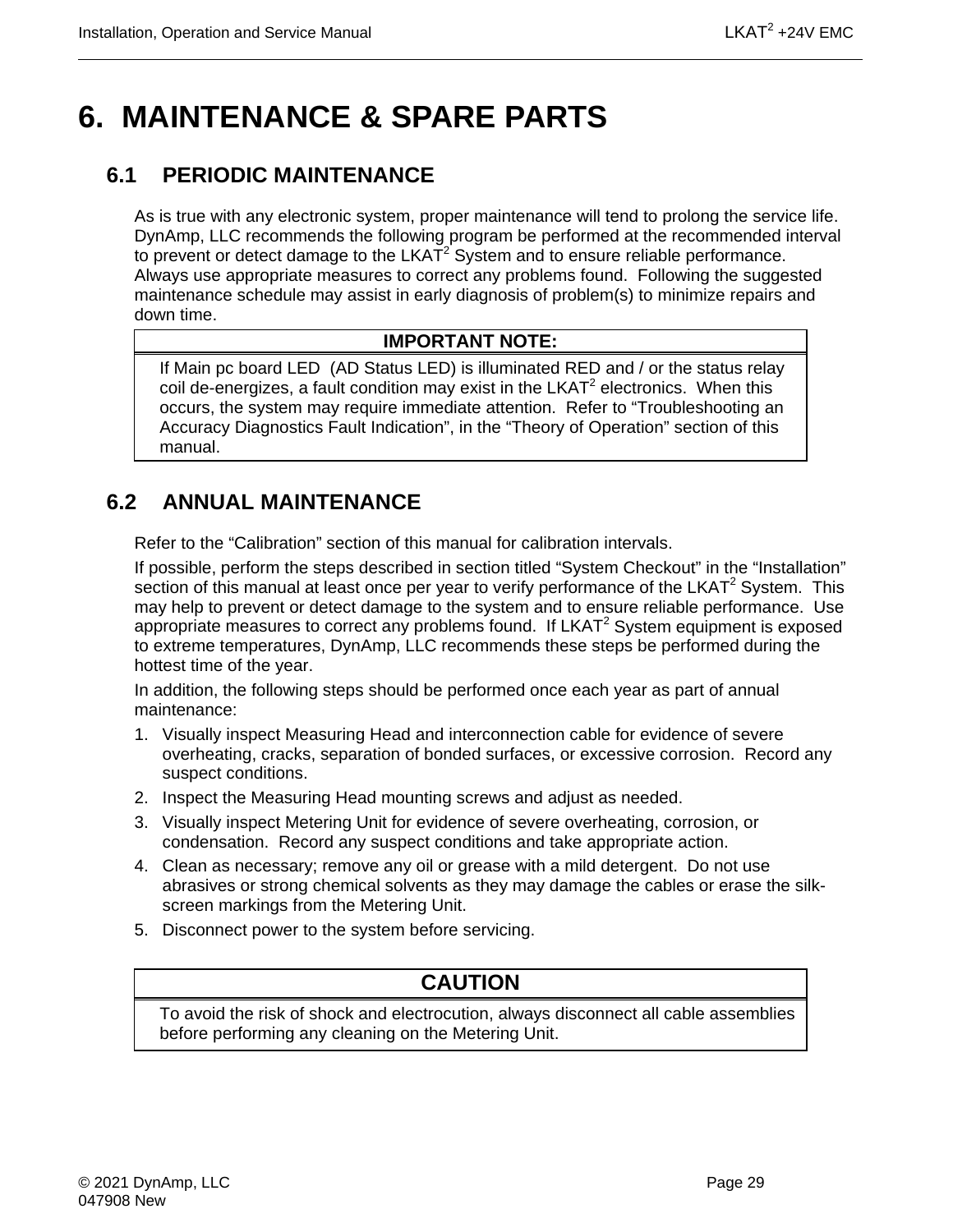### <span id="page-43-0"></span>**6.3 SPARE PARTS**

The following table lists the minimum recommended quantities for spare parts for the  $LKAT<sup>2</sup>$ System. As spares are used, replacements should be ordered. Since continuous operation of high-current measurement systems is often critical, stocking spare parts should be given high priority.

Some cable assemblies for the LKAT $2$  System include circular connectors. Others use solder cup connectors assembled with adhesive-lined shrink tubing covering the connector shell. If connector(s) are severed from the associated cable assembly, field installable replacement connectors may be purchased. These connectors may also be installed after routing head interconnection cables in conduit. Over-molded replacement cable assemblies may be purchased for the power input and output cables. Head cable connector(s) must be replaced by field installable type(s), or with a new head. Refer to Spare Parts List Table 6.1

The LKAT<sup>2</sup> System Measuring Heads require special repair procedures and materials. However, the heads are very reliable and should require little or no repair over its service life. Please refer to the nearest authorized DynAmp, LLC service center for information on repairs.

<span id="page-43-1"></span>

| ODAIG FAILS LISL                                                |                 |                                       |  |  |  |
|-----------------------------------------------------------------|-----------------|---------------------------------------|--|--|--|
| <b>DESCRIPTION</b>                                              | <b>ITEM NO.</b> | <b>RECOMMENDED</b><br><b>QUANTITY</b> |  |  |  |
| Angle, LKAT <sup>2</sup> Mounting 100mm                         | 46039           | 8 (each)                              |  |  |  |
| Nut, Cap 1/4-20 PEEK (For heads with P dimension<br>$\leq$ =90) | 47605           | 8 (each)                              |  |  |  |
| Screw, LKAT <sup>2</sup> mounting SHCS 1/4-20 X 3"              | 46028           | $2$ (each)                            |  |  |  |

| Table 6.1               |  |  |  |  |  |
|-------------------------|--|--|--|--|--|
| <b>Spare Parts List</b> |  |  |  |  |  |

| <b>Spare System</b><br><b>Complete System</b><br>(Head & Metering Unit calibrated as system) | $\star$ | TRD |
|----------------------------------------------------------------------------------------------|---------|-----|
| <b>Metering Unit</b>                                                                         | $***$   | TRD |
| Measuring Head                                                                               | $***$   | TBD |

\* Item number same as original system<br>\*\* Contact DynAmp LLC

Contact DynAmp, LLC

.